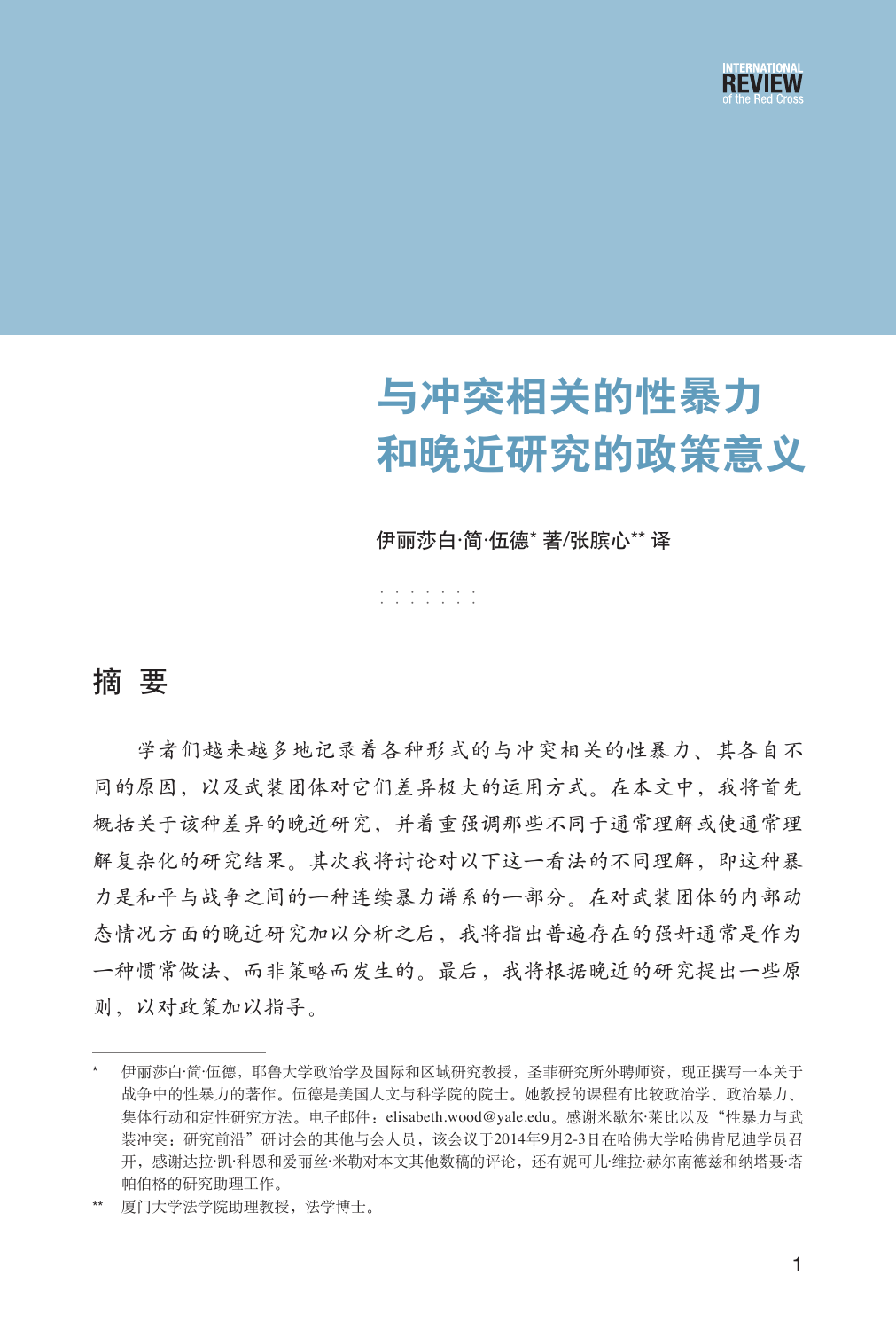关键词:与冲突相关的暴力;强奸;性虐待;内战暴力;性暴力的原 因;武装冲突

本世纪以来,学者们在对与冲突相关的性暴力的理解方面已经取得了 长足的进展。尤其是关于性暴力在不同的冲突和不同的武装团体 (国家或非 国家) 间有何差异、以及为何有此差异,我们所知已经远较以前为多。有些 团体不仅强奸女孩和成年女性,还强奸男孩和成年男性;有些仅仅针对某一 特定民族的成员,而另一些则针对更广泛的人群。有些团体更常实施的是轮 奸,而不是单个肇事者的强奸。而最重要的是,并不是所有的武装团体都会 实施强奸。武装团体在冲突中实施性暴力的形式也多种多样,除了强奸之 外,还包括性虐待和伤残肢体;强迫怀孕、堕胎、卖淫和结婚;还有性奴 役。在有些团体中,女性和男性一样,也会实施性暴力。虽然关于这些区别 还有很多东西是我们所不了解的,但鉴于这种暴力所带来的持续存在的痛 苦,以及晚近研究的质量和数量,已经是时候评估一下我们已知的东西及其 对政策的影响。

在本文中,我首先总结对性暴力模式——其形式、针对的目标以及估算 出的频率——进行记录的 (社会科学和公共健康方面的) 晚近研究,这些记录 同时涵盖冲突中的国家团体以及非国家团体 (包括反政府和支持政府的武装) ,也包括某些团体不实施强奸的实践。尤其要指出的是,对于由武装团体实 施的强奸是否要比普通平民实施的强奸频繁得多这个问题,在不同的冲突环 境下结论是各不相同的。由此我认为对与冲突相关的强奸的传统解释不能说 明记录中各种差异的全景。人们反复提到这样一种说法,即与冲突相关的性 暴力是和平与战争之间的暴力谱系的一部分,我对该说法的各种不同含意加 以区分,并指出晚近研究所支持的仅是对该理论的某些解读;武装团体在战 争中所实施的性暴力的很多模式都并非战前模式的映射。

其次,我对另一些晚近研究进行总结,这些研究分析为什么武装团体在 与冲突相关的性暴力的模式方面表现如此不同,而其所运用的理论方法是分 析武装团体内部的动态情况。我将论证区分"策略性的"强奸和"机会主义 的"强奸是不够的, 此后我将指出当武装团体频繁实施强奸时, 它们往往是

2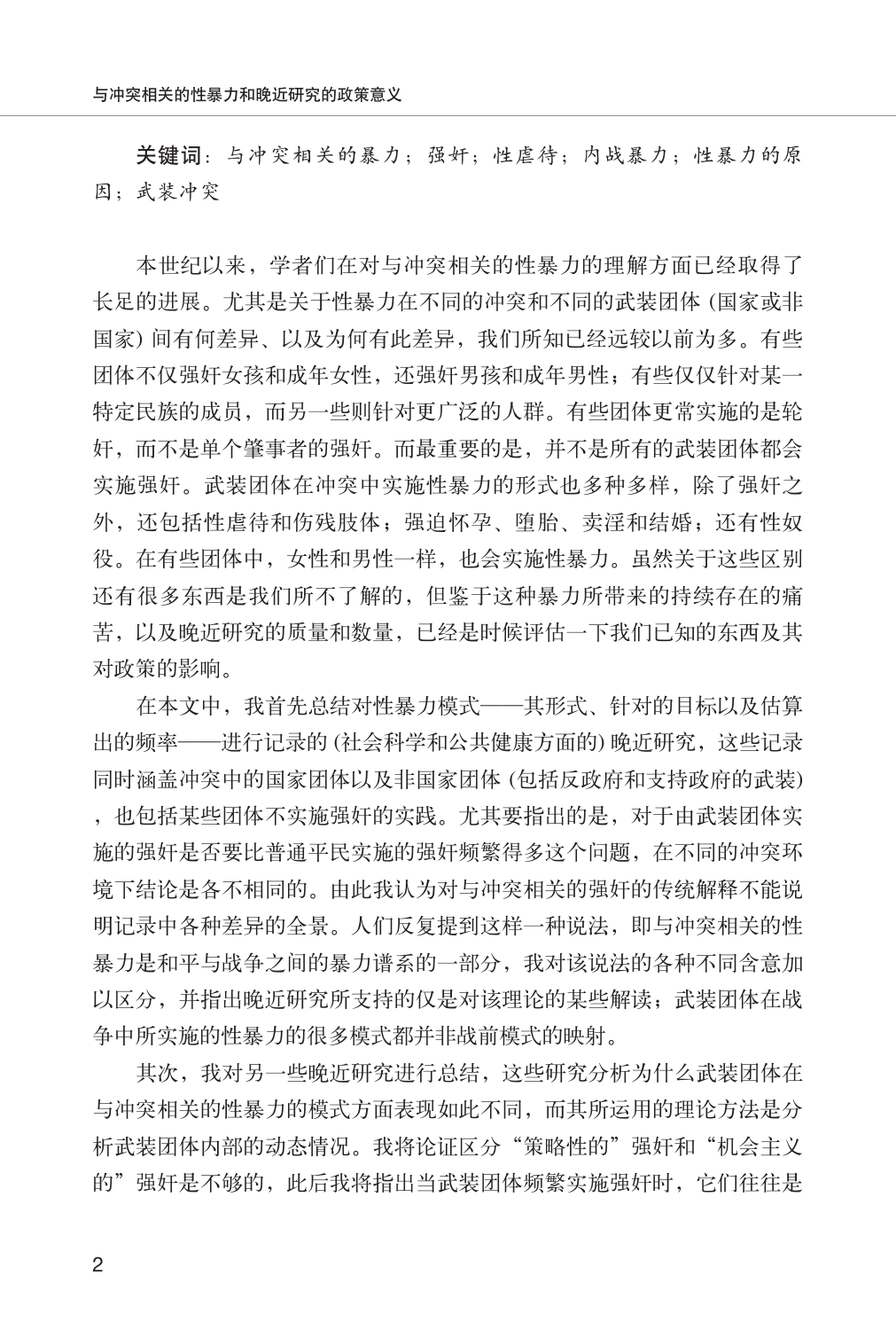

将其作为一种惯常行为、而非策略在实施。然后我将简单讨论在何种情况下 强奸会作为一种策略而发生,何种情况下作为一种惯常行为而发生。最后, 我将阐释其对政策可能发生的影响,并提出一些应当指引政策发展的原则。

在本文中, "与冲突相关的性暴力"是指武装团体在武装冲突中实施的 性暴力。"武装团体"或"武装行为人"(我将交替使用这两个词) 是指国家 行为人 (军队、警察、在其他国家行为人直接指挥之下的准军事团体) 和非国 家行为人 (叛军和民兵组织) 。如果我要提到平民实施的性暴力,我将会明 确指出。"性暴力"是指国际刑事法院《罗马规约》所定义的性暴力,包括 "强奸、性奴役、强制卖淫、强迫怀孕、强制绝育,或严重性相当的任何其 他形式的性暴力"。1

# 与冲突相关之性暴力的差异

晚近研究最重要的发现或许是冲突中的性暴力在不同的武装团体间差异 极大。2很多武装团体都会普遍地实施性暴力,但并非所有的都会如此: 在 2000到2009年间20个非洲国家内战中的177个武装团体中,有59%没有被报道 过实施了强奸或其他形式的性暴力。<sup>3</sup>当然了,在很多情况下对于与冲突相关 的性暴力都存在严重的漏报情况;但这些数据所反映的是在人权和妇女组织

<sup>1</sup> 参见国际刑事法院《罗马规约》,1998年7月17日 (2002年7月1日生效) ,UN Doc. A/CONF.183/9,第7 条第1款第7项。亦可参见第8条第2款第2项第12目和第8条第2款第5项第6目。在国际刑事法院《犯罪构 成要件》中,强奸被定义为"通过导致插入——无论程度如何轻微——的行为对某人的身体"进行侵 入,"用性器官对被害人或加害人的身体的任何部分"进行侵入,或者"使用任何物体或任何其他身 体部分对被害人的肛门或生殖口"进行侵入…… "这种侵入是通过针对该人或他人的暴力、或威胁使 用暴力或强制,比如由对暴力的恐惧、胁迫、关押、心理压迫或滥用权力而导致的强制而实施的,或 通过利用强制性的环境而实施的,或者该种侵入是针对没有能力给出真实同意的人而实施的"。参见 国际刑事法院《犯罪构成要件》,文件号ICC-PIDSLT-03-002/11\_Eng,海牙,2011年,第8条第2款第 2项第12目,第1段,see www.icc-cpi.int/NR/rdonlyres/336923D8-A6AD-40EC-AD7B-45BF9DE73D56/0/ ElementsOfCrimesEng.pdf (所有的网络资源都是在2014年12月访问的) 。

<sup>2</sup> Elisabeth Jean Wood, "Variation in Sexual Violence During War", Politics and Society, Vol. 34, No. 3, 2006, pp. 307–342; Dara Kay Cohen, "Explaining Rape during Civil War: Cross-National Evidence (1980–2009)", American Political Science Review, Vol. 107, No. 3, 2013, pp. 461–477; Dara Kay Cohen and RagnhildNordås, "Sexual Violence in Armed Conflict: Introducing the SVAC Dataset, 1989– 2009", Journal of Peace Research, Vol. 51, No. 3, 2014, pp. 418–428.

<sup>3</sup> RagnhildNordås, Sexual Violence in African Conflicts, PRIO Policy Brief No. 1, 2011.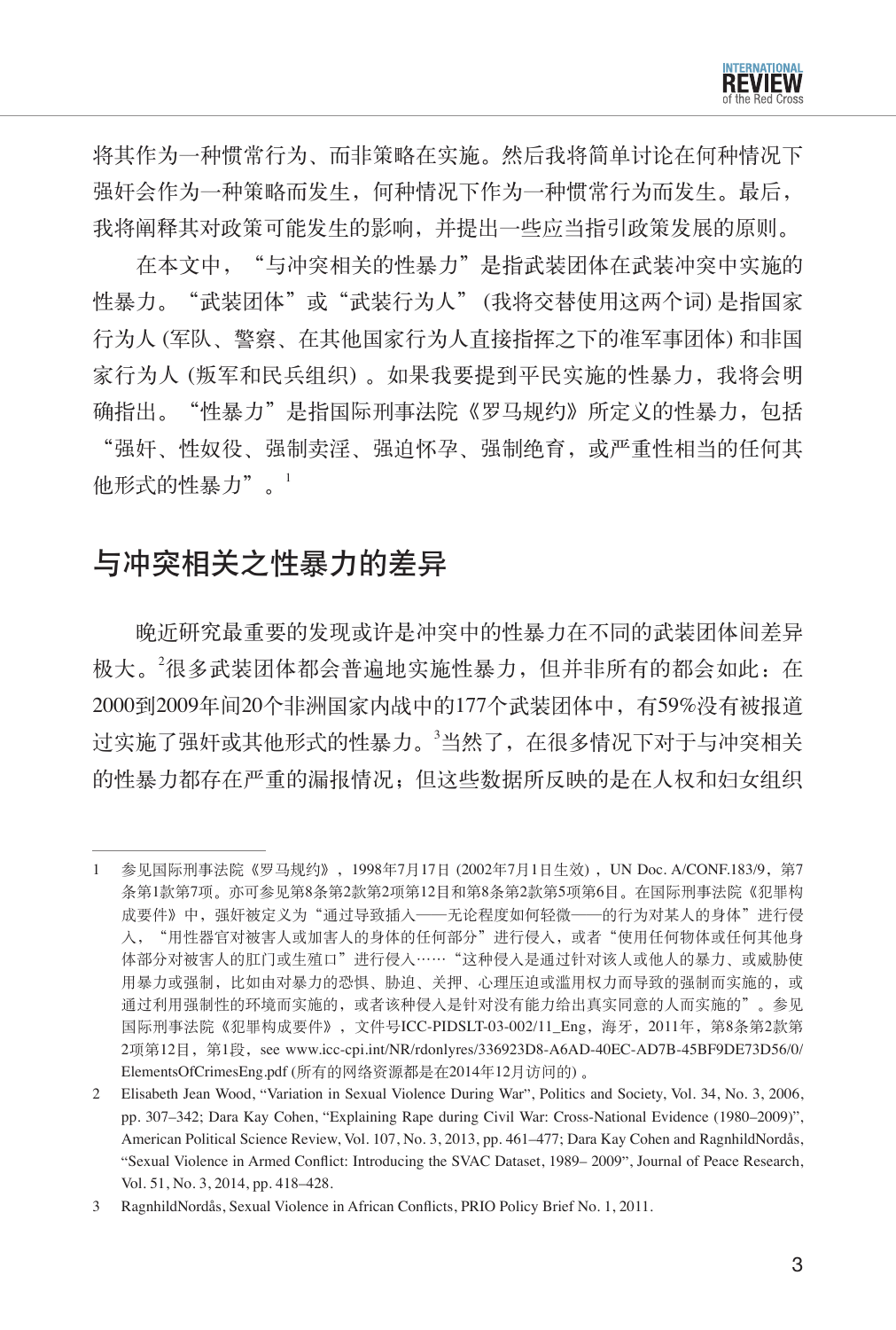已经开始积极记录强奸和其他形式的与冲突相关的性暴力之后的报告情况。 虽然漏报无疑仍然存在,但被记录下来的各个武装团体之间的区别却是巨大 的。即使连轻微程度的强奸行为都没有被报道过的武装团体包括一些国家军 队、一些左翼叛乱团体和一些分裂团体。<sup>4</sup>事实上,有些实施种族清洗—— 经常被认为是会广泛发生强奸的背景环境——的武装团体都并没有实施性暴 力。我们能找到的最好的跨国数据确认了性暴力 (包括强奸) 的情况在各国家 军队、叛乱团体和支持政府的民兵身上是各不相同的;事实上,在所有这3种 武装团体中,绝大部分在1989到2009年间都没有被报道过曾实施性暴力。<sup>5</sup>

在有些冲突环境下,由武装行为人实施的性暴力在频率上要远远低于 由亲密伴侣、认识的人或陌生人实施的性暴力。'比如, 根据对科特迪瓦的 12个农村社区的一份调查,在2000到2007年的冲突期间,4%的女性和2.2% 的男性遭受了由非亲密伴侣的施暴者所实施的强迫或逼迫性行为;在这些 男性和女性中,只有不到十分之一的人是被战斗员或穿着制服的官方人员 所强迫或逼迫的 (占受调查女性的0.3%,男性的0.2%) 。<sup>7</sup> 在冲突的8年中由 战斗员实施的强迫或逼迫的性行为在普遍性上要远远低于冲突后那一年中 由亲密伴侣所实施的强迫性行为,后者占了曾有过伴侣的女性的14.9%。<sup>8</sup> 根据对哥伦比亚的15个发生过冲突的市进行的一项调查,3.4%的女性称其 在2000到2009年间遭受过强奸。被报告的由家庭成员所实施的强奸率是被 报告的战斗员强奸率的3倍,也比被报告的陌生人强奸率高出50%。<sup>9</sup>如果交

<sup>4</sup> Elisabeth Jean Wood, "Armed Groups and Sexual Violence: When is Wartime Rape Rare?", Politics and Society, Vol. 37, No. 1, 2009, pp. 131–161.

<sup>5</sup> D. K. Cohen and R. Nordås, above note 2, Figure 1, pp. 423 and 425.

<sup>6</sup> Lindsay Stark and Alastair Ager, "A Systematic Review of Prevalence Studies of Gender-Based Violence in Complex Emergencies", Trauma, Violence and Abuse, Vol. 12, No. 3, 2011, pp. 127–134; Mazeda Hossain et al., "Men's and Women's Experience of Violence and Traumatic Events in Rural Cote d'Ivoire Before, During and After a Period of Armed Conflict", BMJ Open, Vol. 4, No. 2, 2014.

<sup>7</sup> 同上,表格3。

<sup>8</sup> 同上,表格2。该文没有报告冲突中由亲密伴侣实施的强迫或逼迫性行为的普遍程度 (也没有报告冲突 后那一年中男性所遭受的强迫或逼迫性行为的比例)。

<sup>9</sup> Olga Amparo Sanchez et al., First Survey on the Prevalence of Sexual Violence Against Women in the Context of the Colombian Armed Conflict, 2001–2009: Executive Summary, Casa de la Mujer and Oxfam, Bogotá, 2011, available at: www.peacewomen.org/assets/file/Resources/NGO/vaw\_violence againstwomenincolombiaa rmedconflict\_2011.pdf.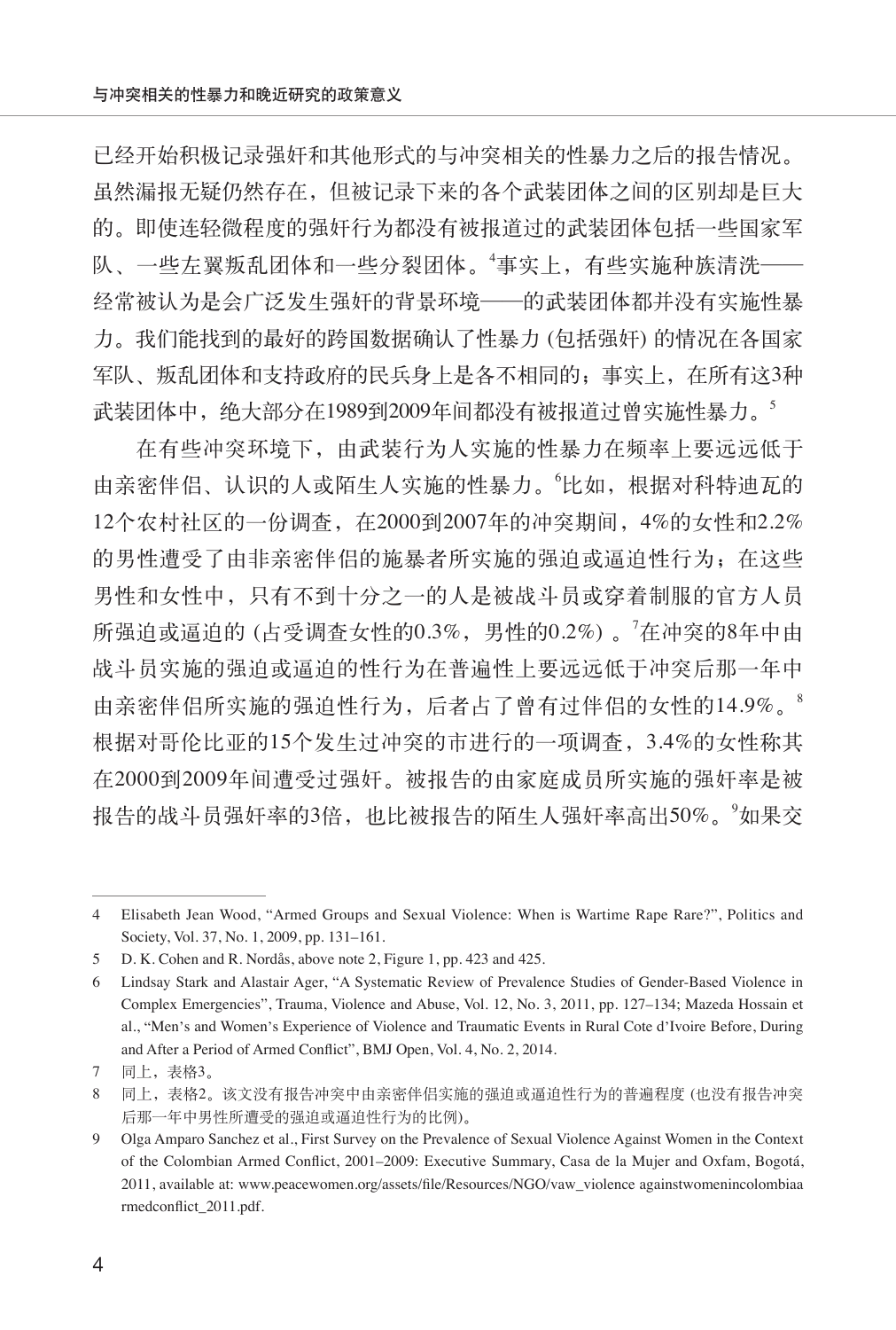

战方不仅有效地禁止其成员实施强奸,而且还执行禁止平民强奸 (包括婚内 强奸) 的规范, 那么战时的总体强奸率有可能会比平时的程度大大降低。 当然了,在很多情况下冲突时期的强奸率,包括由武装行为人实施的和由 平民 (包括亲密伴侣) 实施的,都会比和平时期要明显增高,因为相对于和 平持续的情况,一些平民和武装行为人在冲突中会实施更多的强奸行为。 在有些情况下,但并非在所有的情况下,冲突时期与冲突相关的性暴力 (通 常被定义为由武装行为人实施) 会比由家庭成员所实施的要多,像在刚果民 主共和国 (DRC) 东部就是如此,在该国对北基伍、南基伍省和伊图里地区 的一份调查显示,在过去16年中遭受过性暴力的39.7%的女性和23.6%的男 性中,74.3%的女性和64.5%的男性均称这些性暴力是与冲突相关的 (由武装 行为人所实施) 。<sup>11</sup>而与其相较被报告的亲密伴侣性暴力 (IPSV) 和以社区为 基础的性暴力的比例则要低得多。

与冲突相关的性暴力在形式和对象上也各不相同。武装行为人似乎实施 着程度极为不同的性虐待、性奴役、非插入式的强暴、绝育、强迫卖淫和强 迫怀孕。有些会针对民族或政治清洗中属于"敌方"团体的妇女和女孩;另 一些则似乎并不会采用这种标准。有些武装团体仅仅针对女性,而另一些则 也针对男性,后者是与冲突有关的性暴力研究的一个新兴的议题。

但过于狭隘地关注与冲突相关的性暴力可能会存在风险,即会忽视至 关重要的背景区别。比如,知道强奸是在种族灭绝还是在酷刑的背景下发 生的,对于分析其发生的原因至关重要。行为模式的变量是复杂的,它会 推翻所有的二分法,比如不择手段地实施恐怖行为与有克制地行事之间的 二分法。<sup>12</sup>举例而言,遭受波斯尼亚塞族民兵强奸的女性波斯尼亚穆斯林平 民的数量似乎与被其杀害的男性波斯尼亚穆斯林平民的数量在规模上大致

<sup>10</sup> 就由某些反政府团体控制的少数地区而言,这种说法似乎确有其事,但这方面的证据多为传闻。参见 E. J. Wood, 前注4。

<sup>11</sup> Kirsten Johnson et al., "Association of Sexual Violence and Human Rights Violations with Physical and Mental Health in Territories of the Eastern Democratic Republic of Congo", Journal of the American Medical Association, Vol. 304, 2010, Table 1.

<sup>12</sup> Francisco Gutiérrez Sanín and Elisabeth Jean Wood, "What Should We Mean by 'Pattern of Political Violence'? Repertoire, Targeting, Frequency and Technique", paper presented at the annual meeting of the American Political Science Association, Washington, DC, 29 August 2014.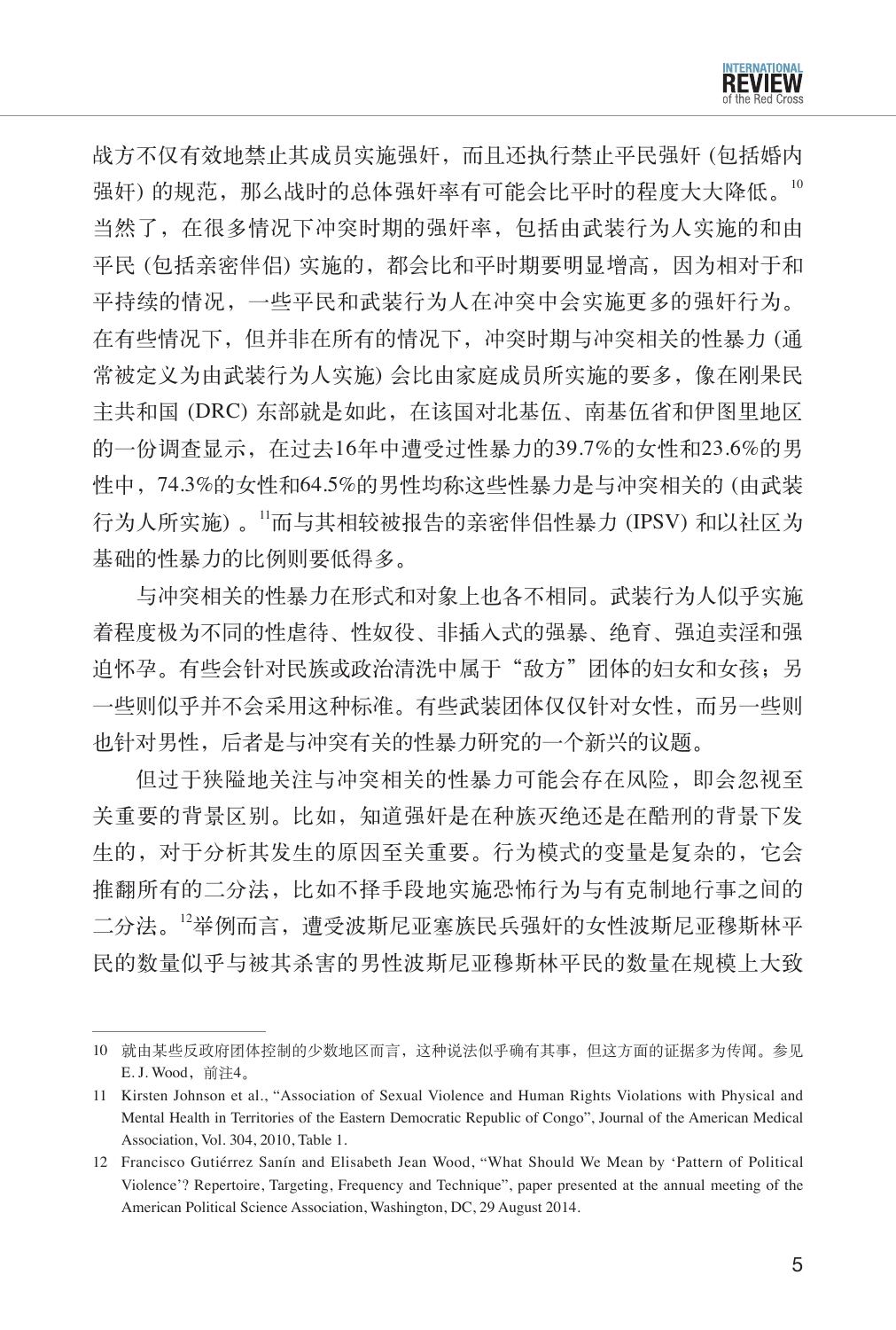相当; <sup>13</sup>而与此形成鲜明对比的是,泰米尔猛虎组织就几乎没有对平民实施 强奸,而是杀害了很多平民。<sup>14</sup>简言之,使用致命暴力的频率与性暴力的频 率可能大不相同。 $^{15}$ 

对于"暴力模式"的一个明确定义或许有助于澄清这些复杂的问题。 一个武装团体的"暴力模式"由其惯常实施的各种形式的全部暴力手段所 构成,就其中的每一手段而言,还包括在特定时间区间和特定地区该种暴 力形式的目标和频率(当然,也可以用同样的方式来定义团体中某一特定小 分队的模式) 。<sup>16</sup>因此,该团体实施性暴力行为的方式其实是其总体行为方 式的一部分。在分析暴力的针对性时,学者们经常使用一种宽泛的、定性 的区分方式,来区分针对选择性的对象 (因为个人的行为而被确定为针对对 象) 和不分皂白地进行攻击。关于武装冲突中的暴力的研究还越来越多地区 分了第三种类型,即针对集体对象,这是基于某个民族或宗教团体、或被 认为代表或支持敌方的政党或村庄的成员身份而加以攻击。17当然了, 在分 析性暴力行为方式和目标的选择时,由于数据有限,经常也只能进行定性 的或按序的比较。

<sup>13</sup> 女性波斯尼亚穆斯林强奸受害者的数量据估计在12000到60000之间 (参见E. J. Wood, 前注2), 而根据 能获得的最好的数据所估算的男性波斯尼亚穆斯林平民被杀害的数量约为24000。对被杀害的男性波 斯尼亚穆斯林平民数量的大致估算如下:在被杀害的近十万人中,约40%为平民,90%为男性,而三 分之二为穆斯林;该估算 (我的计算) 假定这些都可以简单地进行相乘 (这的确有问题,但对于大致估 算来说仍算可靠) 。数据来自于Patrick Ball, EwaTabeau and Philip Verwimp, The Bosnian Book of Dead: Assessment of the Database (Full Report), Households in Conflict Network Research Design Note 5, 17 June 2007, 参见https://hrdag.org/wp-content/uploads/2013/02/rdn5.pdf。

<sup>14</sup> See E. J. Wood, above note 4; and the International Crisis Group, Sri Lanka: Women's Insecurity in the North and East, Asia Report No. 217, 20 December 2011, available at: www.crisisgroup.org/~/media/ Files/asia/ south-asia/sri-lanka/217%20Sri%20Lanka%20-%20Womens%20Insecurity%20in%20the%20North %20 and%20East%20KO.pdf.

<sup>15</sup> D. K. Cohen, above note 2.

<sup>16</sup> Elisabeth Jean Wood, "Rape during War is Not Inevitable: Variation in Wartime Sexual Violence", in Morten Bergsmo, Alf B. Skre and Elisabeth Jean Wood (eds), Understanding and Proving International Sex Crimes, TorkelOpsahl Academic Epublisher, Oslo, 2012, pp. 389–419; F. Gutiérrez Sanín and E. J. Wood, above note 12.

<sup>17</sup> 关于更详尽的讨论和不同的观点,可参见F. Gutiérrez Sanín and E. J. Wood, above note 12. See also Jule Kruger and Christian Davenport, "Understanding the Logics of Violence: A Victim-Centered, Multi-Dimensional Approach to Concept and Measurement", unpublished paper, University of Michigan, July 2013。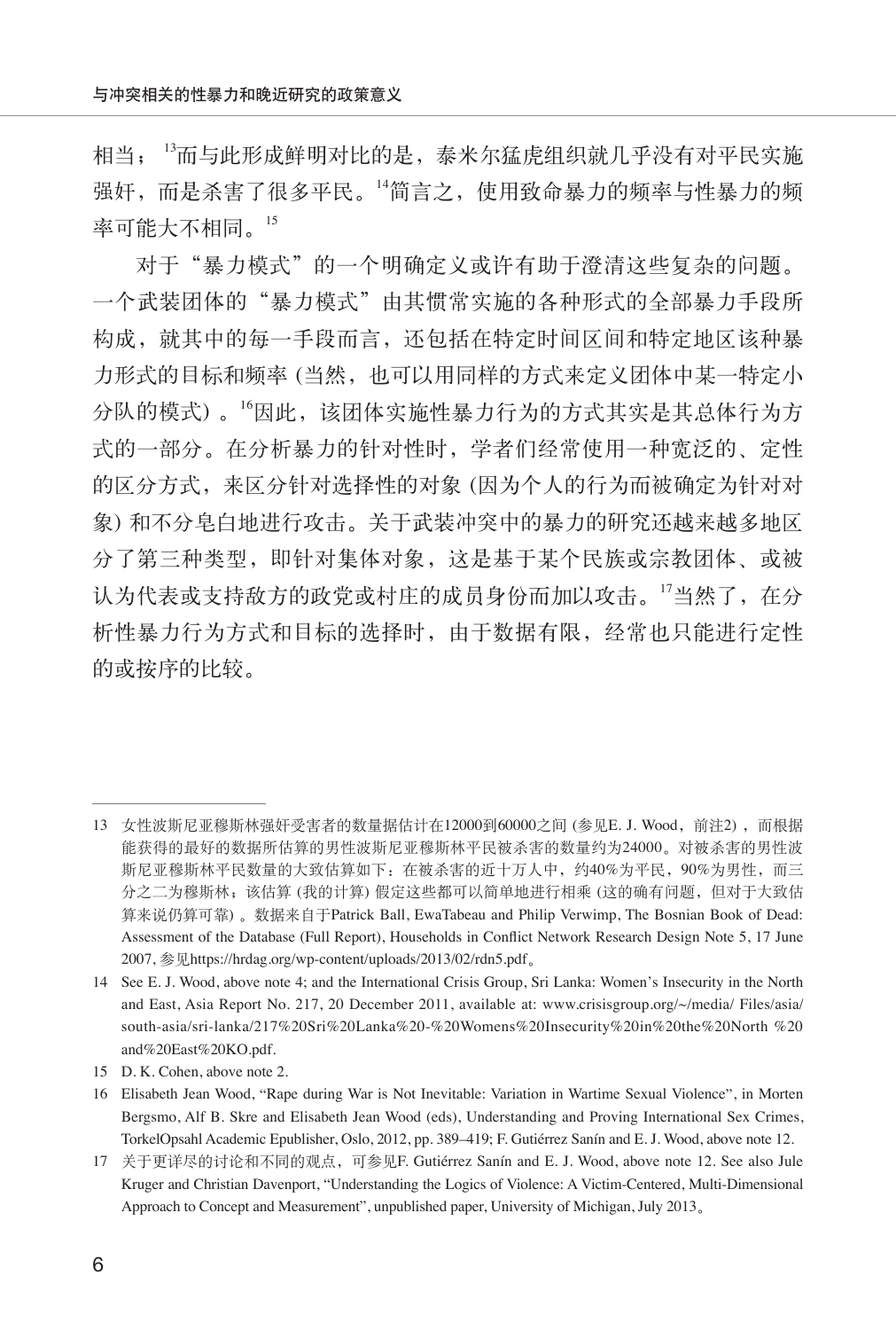# 对与冲突相关之性暴力的传统解释

解释与冲突相关的性暴力的传统理论只能解释这些被观测到的差异中的 很小一部分。解释与冲突相关的强奸的理论尤其无法说明其差异,因为这些 理论过高地预估了战时的强奸。比如军事化的男性主义方法就认为,战争中 的社会会发展出 (或是运用) 机构和规范,来反复灌输一种基于极端两性差别 的高度军事化的男性主义:要成为男人,男孩们必须成为战士。<sup>18</sup>其结果是战 斗员会用极具性别色彩的方式来象征其对敌人的主导,特别是对敌方人口实 施性暴力。但该论点不能解释为什么有些非常高效的叛军和国家军队不实施 性暴力。<sup>19</sup>同样的, 在战时有更多的机会实施强奸也不能解释为什么有些能大 量接触平民的武装团体却很少实施强奸。<sup>20</sup>同样还有"替代"的论点 (即强奸 "巷代"了与妓女、随军人员、女性战斗员或自愿的平民的性行为), 也不能 解释选择特定群体的女性作为目标、经常伴随着与冲突有关的强奸的极端的 暴力、性虐待的发生, 或是很容易接触妓女的军队所实施的强奸。<sup>21</sup>

与此相关的是,父权文化也不能解释观测到的这些差异,因为它同样 过高地预估了与冲突有关的强奸。此外,这种宽泛的文化倾向也不能解释 战争一方实施性暴力、而另一方不实施性暴力的不对称冲突, 近40%的内战 都是这种模式。22虽然对女性的贬损可能是发生针对女性普遍性侮辱的必要 条件,但这种男权至上的一般概念太过宽泛,它并不能解释那些观测到的差 异; 它并不是一个充分条件。<sup>23</sup>

<sup>18</sup> Joshua S. Goldstein, War and Gender, Cambridge University Press, Cambridge, 2001; Madeline Morris, "By Force of Arms: Rape, War, and Military Culture", Duke Law Journal, Vol. 45, 1996, pp. 651–781.

<sup>19</sup> E. J. Wood, above note 16.

<sup>20</sup> Elisabeth Jean Wood, "Sexual Violence during War: Toward an Understanding of Variation", in Stathis N. Kalyvas, Ian Shapiro and TarekMasoud (eds), Order, Conflict and Violence, Cambridge University Press, New York and Cambridge, 2008, pp. 321–351; E. J. Wood, above note 4.

<sup>21</sup> 同上。

<sup>22</sup> D. K. Cohen, above note 2.

<sup>23</sup> Elisabeth Jean Wood, "Multiple Perpetrator Rape during War", in Miranda Horvath and Jessica Woodhams (eds), Handbook on the Study of Multiple Perpetrator Rape: A Multidisciplinary Response to an International Problem, Routledge, New York, 2013; Dara Kay Cohen, Amelia Hoover Green and Elisabeth Jean Wood, Wartime Sexual Violence: Misconceptions, Implications, and Ways Forward, United States Institute of Peace Special Report No. 323, February 2013.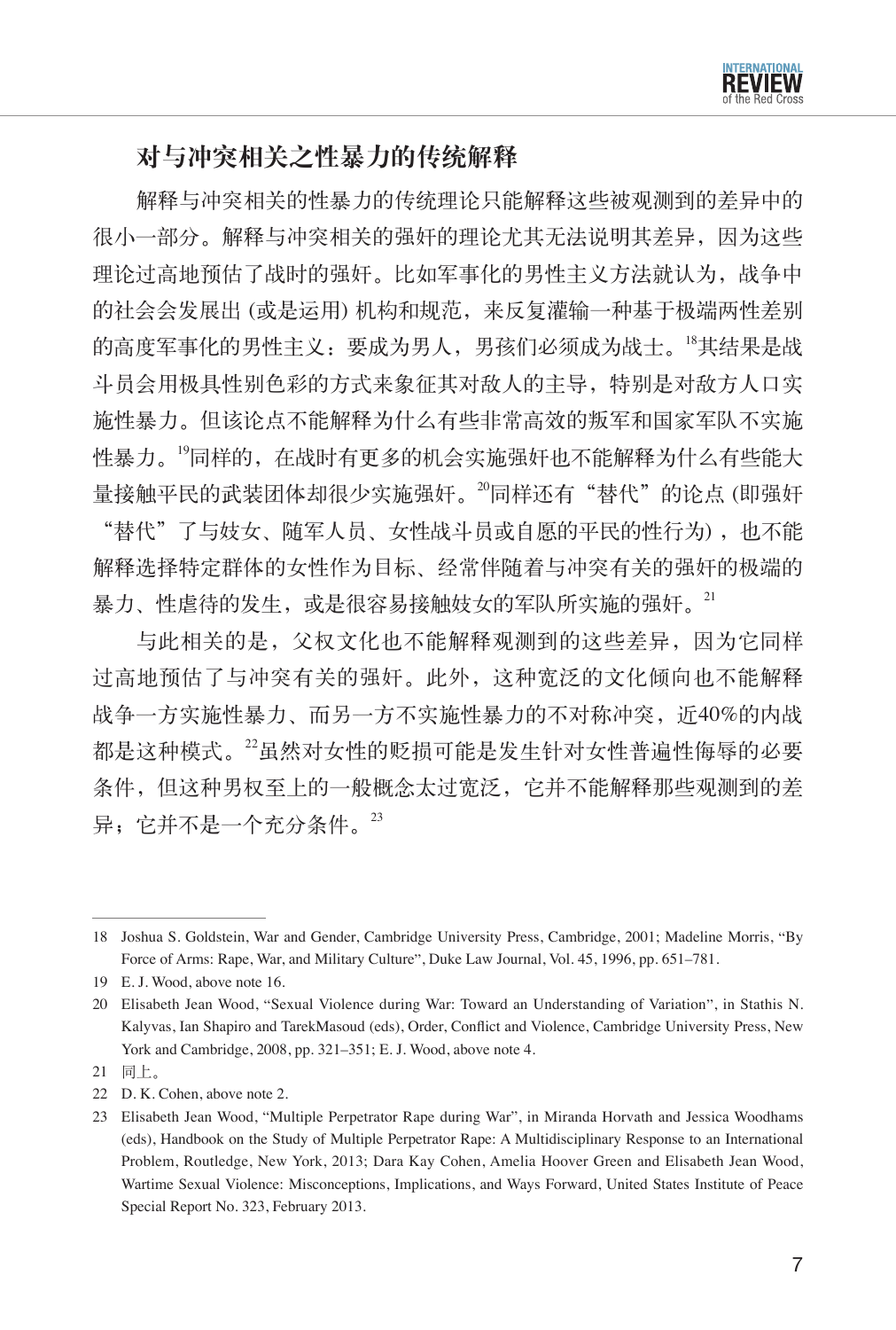同样,与冲突有关的强奸之所以会发生,是因为武装团体将其作为一种 针对平民的暴力策略而加以命令或鼓吹,这样的观点也不能解释为什么很多 武装团体实施了其他形式的暴力,却并没有实施强奸。诚然,在某些武装冲 突中某些武装团体确实会实施各种形式的策略性性暴力:对被关押人实施性 虐待以获取信息;制度化的性奴役和强迫结婚;以及作为一种恐怖或惩罚的 形式来控制资源或领土,或将某一目标人群"清除"出某一地区。

因此,很多传统理论都只能解释观测到的差异中的一部分。事实上, 它 们通常都狭隘地聚焦于强奸行为,其预测的与冲突有关的强奸会比所观测到 的已经很可悲的程度还要严重,而它们无法解释这样一个事实,即很多武装 团体并不会实施哪怕是轻微程度的强奸或其他形式的性暴力。

与冲突相关的性暴力无疑是一种复杂的现象;任何单一原因理论都不可 能解释所观测到的各种差异。<sup>24</sup>而将与冲突有关的强奸之原因进行看似合理的 组合,比如军事化的男性主义和机会主义的组合,也因为同样的原因而不能解 释这些差异:这种组合会对强奸进行过高的预估。一方面是各种武装团体性暴 力的极大差别,另一方面是理论的有限性,这些理论或是聚焦于个人的动因, 或是聚焦于对与冲突相关的性暴力之策略加之的一般化主张,鉴于这两方面, 相关研究日益转向将武装团体作为分析的单位,记录团体的组织和文化的不 同,来解释其性暴力模式的不同。在评估这方面的晚近研究之前,我将先讨论 一下与冲突相关的性暴力是否可以被认为仅仅是暴力谱系的一部分。

#### 与冲突相关的性暴力是否处于性暴力的一个连续谱系之上?

我们需要特别解释与冲突相关的性暴力吗?谱系理论认为,与冲突相 关的性暴力是一个普遍的暴力谱系或一个特别的性暴力谱系的一部分。<sup>25</sup>以 要言之,这种理论认为,正是在和平时期导致性暴力的同样的性别关系在战

<sup>24</sup> 关于与冲突相关的性暴力之实施的一个多因素模型列出了助长与冲突有关的强奸的45个不同的变量和 进程。Nicola Henry, Tony Ward and Matt Hirshberg, "A Multifactorial Model of Wartime Rape", Aggression and Violent Behavior, Vol. 9, 2004, pp. 535–562.

<sup>25</sup> Cynthia Cockburn, "The Continuum of Violence: A Gender Perspective on War and Peace", in Wenona Giles and Jennifer Hyndman (eds), Sites of Violence: Gender and Conflict Zones, University of California Press, Berkeley and Los Angeles, CA, 2004, pp. 24–44.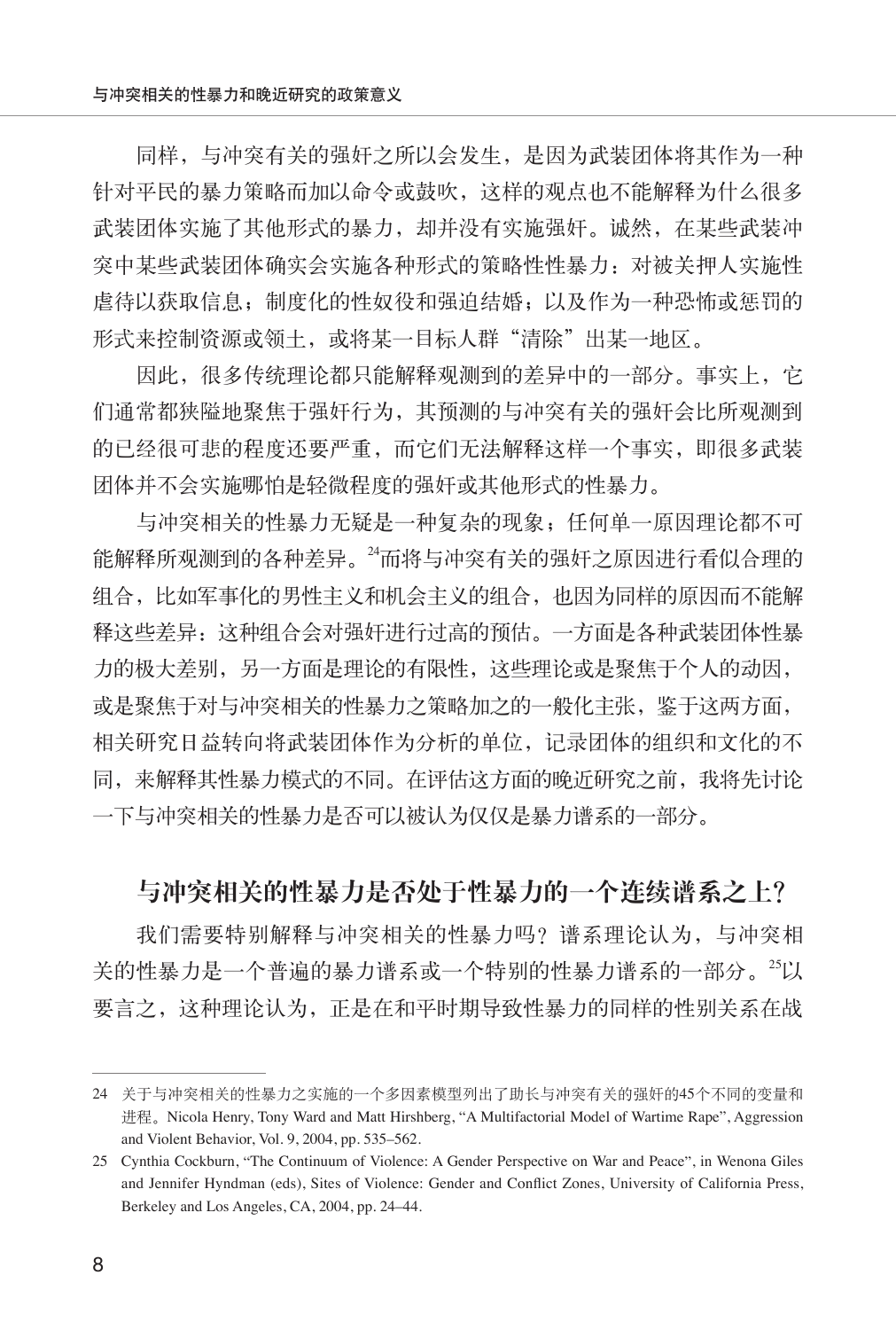

时也导致了性暴力,因此,和平时期和战时的性暴力模式的区别在于程度而 非本质。在这样一种抽象的层面上,这一理论在一种老生常谈的意义上显然 是成立的,即所有的暴力都处于某种暴力谱系之上,而性别关系对于性暴力 (针对女人和女孩,也针对男人和男孩) 而言是必不可少的。男人无论在战时 还是在平时,都经常为了性快感、或作为权力的表现以及将女性作为一种对 财产所享有的权利而强奸女性,在这种特定的意义上,该理论也是成立的。 由亲密伴侣、家庭成员、认识的人和陌生人所实施的特定形式性暴力在很多 社会是普遍存在的,无论这些社会是否处于战时。<sup>26</sup>比如,研究者发现,东 帝汶冲突发生的前一年和冲突之后的一年相比,亲密伴侣实施性强迫的比例 并无太大差别,这意味着在冲突中这种比例也是持续的。27

但是,当该理论被特别适用于强奸时,对它的其他解释或其暗含的结论 则是不成立的。例如,达拉·凯·科恩在对与冲突相关的强奸方面现有的最佳数 据进行研究的过程中,发现标准程度的男权制度和与冲突相关的强奸的严重 程度之间并无关联。<sup>28</sup>如前所述,这种社会层面的解释很难阐明在很多内战 中存在的非对称性的与冲突有关的强奸模式。男权主义和机会主义的综合也 无法解释为什么某些男权社会中能经常接触到平民的武装分子不实施强奸。 <sup>29</sup>谱系理论也无法解释我们在某些武装团体身上所看到的新的残忍的性行 为 (用枪实施强奸、性伤残等等),这些新的行为在和平时期似乎很难找到先 例。此外,当武装团体在冲突时期非常频繁地实施强奸时,极高的轮奸比例 也与和平时期观测到的轮奸比例形成鲜明对比。<sup>30</sup>比如在塞拉利昂,针对女 性的与冲突有关的强奸中,76%都是轮奸。<sup>31</sup>在DRC东部三个饱受战争摧残的

<sup>26</sup> 关于对亲密伴侣暴力、包括性暴力的全球比例的研究,参见JovanaCarapic, Beyond Armed Conflict: Sexual Violence in a Global Perspective, paper presented at the Workshop on Sexual Violence and Armed Conflict: New Research Frontiers, Harvard Kennedy School, Harvard University, 2–3 September 2014.

<sup>27</sup> Michelle Hynes et al., "A Determination of the Prevalence of Gender-Based Violence among Conflict-Affected Populations in Timor-Leste", Disasters, Vol. 28, No. 3, 2004, pp. 294–321.

<sup>28</sup> D. K. Cohen,前注2。关于评估男权主义程度方面的困难,参见IñakiPermanyer, "The Measurement of Multidimensional Gender Inequality: Continuing the Debate", Social Indicators Research, Vol. 95, No. 2, 2010, pp. 181–198.

<sup>29</sup> E. J. Wood, above note 4.

<sup>30</sup> 同上;E. J. Wood, 前注23。

<sup>31</sup> Dara Kay Cohen, "Female Combatants and Violence in Armed Groups: Women and Wartime Rape in Sierra Leone", World Politics, Vol. 65, 2013, pp. 383–415.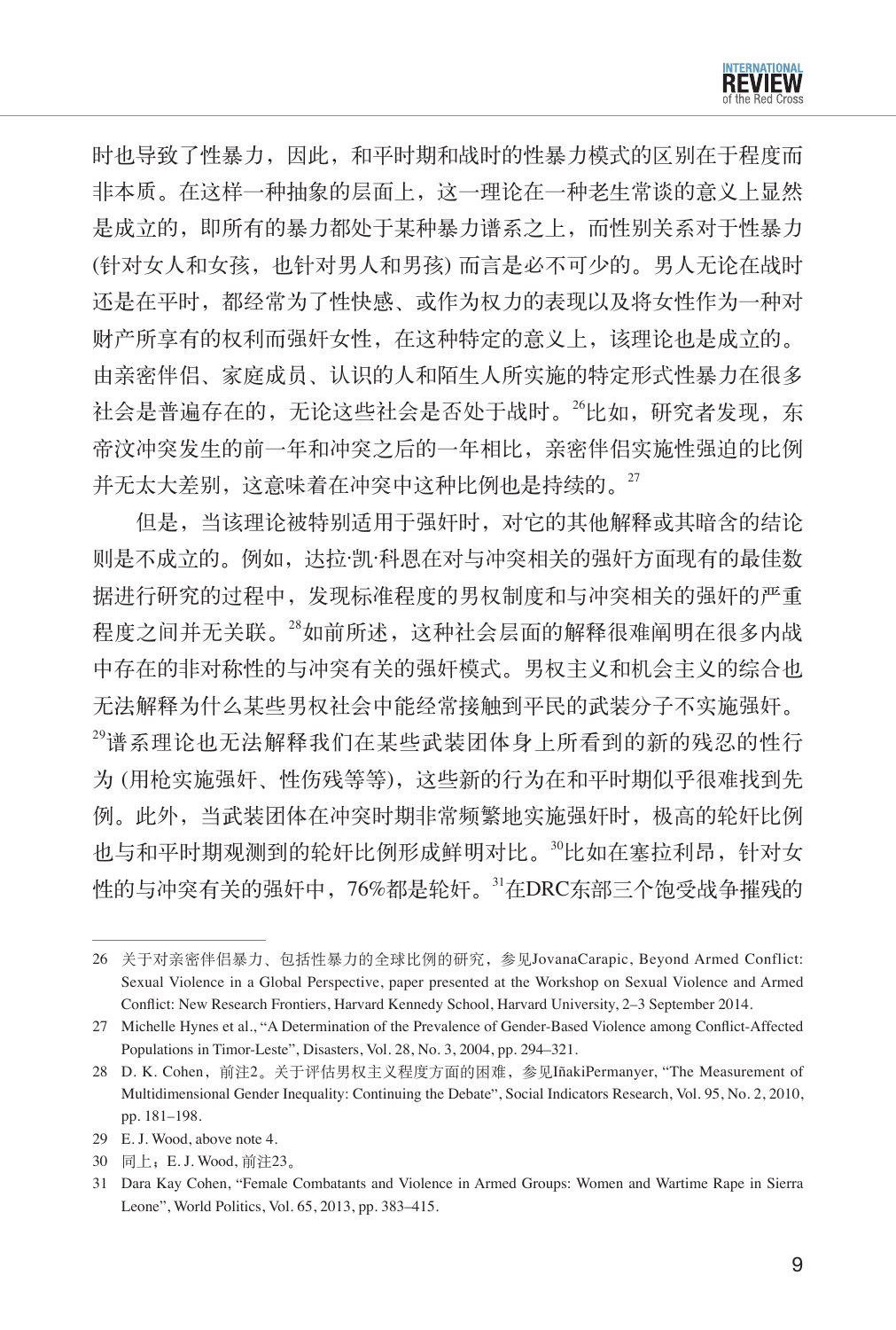省份中,73%针对女性的强奸和38%针对男性的强奸都是轮奸。<sup>32</sup>该理论也不 能解释某些武装团体在冲突中频繁实施针对男孩和男人的性暴力这一现象。

谱系理论的另一版本认为与冲突相关的暴力 (普遍意义上的暴力,并非特 指性暴力) 模式与战后时期的性暴力模式之间存在持续性,这一解释似乎更能 被晚近的研究所支持。有一项分析综合了撒哈拉以南非洲17国的住户调查数据 和地理参数的冲突数据,在该项分析中,古德伦·奥茨比证明了被调查人居住 地区的冲突强度会极大地影响到其在冲突后遭受IPSV的可能性。<sup>33</sup>将包括性暴 力在内的与冲突相关的暴力和战后的IPSV联系起来的这一机制,是通过增加 被害的风险因素、还是通过增加加害的风险因素 (或同时增加两者) 而产生因 果效应,则并不明确。<sup>34</sup>能够支持后者的是,在南非由曾经遭受过政治暴力的 男性所实施的亲密伴侣身体暴力率要远远高于未遭受过政治暴力的男性所实施 的比率,而在巴勒斯坦被占领土,遭受过政治暴力的男性与未遭受过的相比, 其对亲密伴侣实施身体暴力和性暴力的比例都较后者要高。35

与冲突有关的性暴力和战后暴力之间还存在着另一个很少被研究的关 系,这是关于冲突的复发的:如果和平时期是在与冲突相关的强奸频发的国 内冲突之后出现的话,其最后以冲突而告终的可能性要高出3.5倍。<sup>36</sup>

这些各种各样的研究结果表明,战前性暴力和与冲突相关的性暴力之间 的关系,以及与冲突相关的性暴力 (还有总体来说的冲突中的暴力) 和战后性

<sup>32</sup> 根据前注11中K. Johnson et al.的数据、以及Lynn Lawry博士在一次私下交流 (2012年7月23日) 中发送的 数据而计算得出。

<sup>33</sup> Gudrun Østby, Violence Begets Violence: Armed Conflict and Domestic Sexual Violence in Sub-Saharan Africa, paper presented at the Workshop on Sexual Violence and Armed Conflict: New Research Frontiers, Harvard Kennedy School, Harvard University, 2–3 September 2014.

<sup>34</sup> 同上。另参见J. Carapic, above note 26; and Rebecca Horn et al., "Women's Perceptions of Effects of War on Intimate Partner Violence and Gender Roles in Two Post-Conflict West African Countries: Consequences and Unexpected Opportunities", Conflict and Health, Vol. 8, No. 12, 2014.

<sup>35</sup> Jhumka Gupta et al., "Men's Exposure to Human Rights Violations and Relations with Perpetration of Intimate Partner Violence in South Africa", Journal of Epidemiology and Community Health, Vol. 66, No. 6, 2012; Cari Jo Clark et al., "Association Between Exposure to Political Violence and Intimate Partner Violence in the Occupied Palestinian Territory: A Cross-Sectional Study", The Lancet, Vol. 375, 2010, pp. 310–316.

<sup>36</sup> Dara Kay Cohen and Mackenzie Israel-Trummel, The Reaches of Rape: Conflict-Related and Post-War Consequences, paper presented at the Workshop on Sexual Violence and Armed Conflict: New Research Frontiers, Harvard Kennedy School, Harvard University, 2–3 September 2014.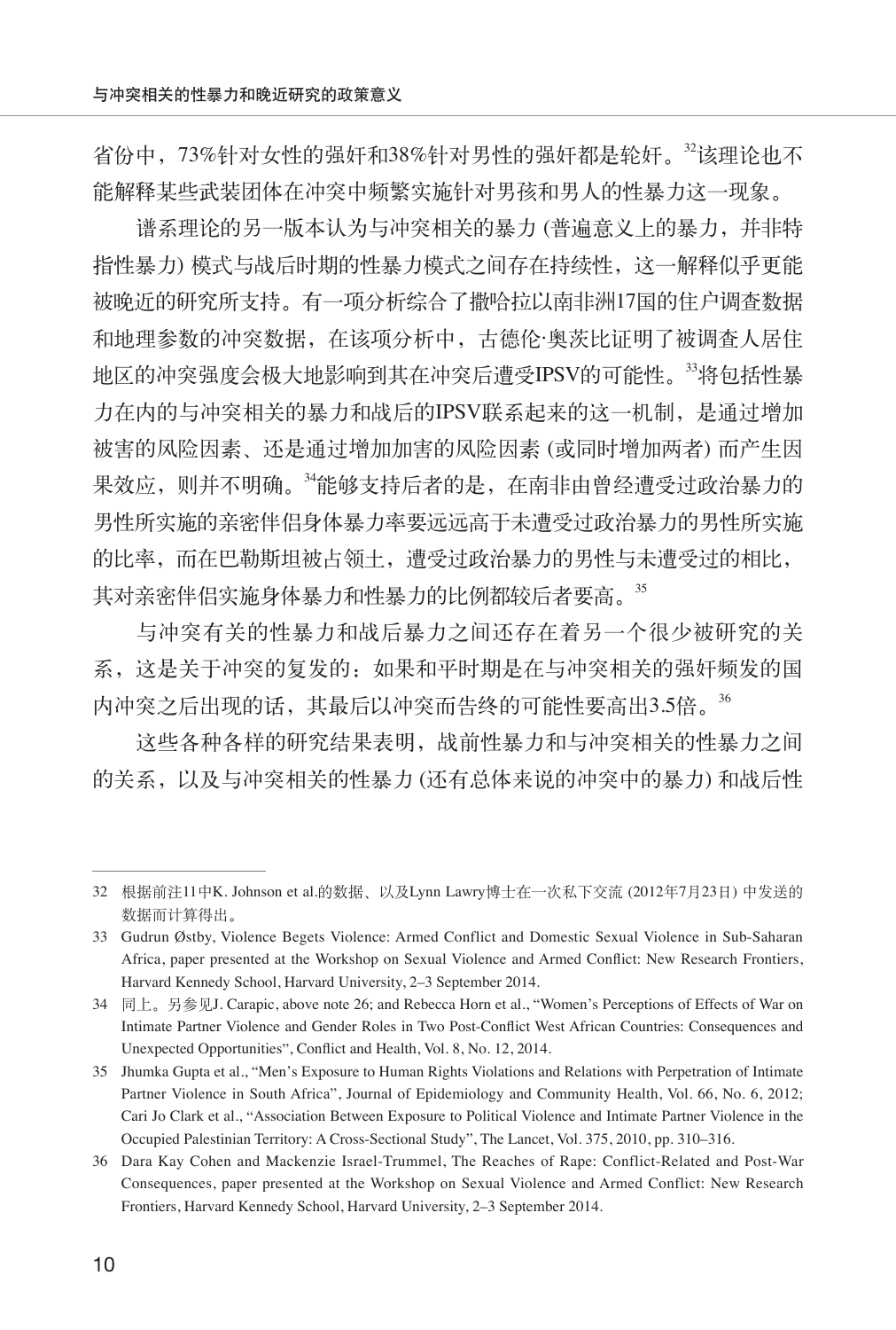

暴力之间的关系,就不同形式的性暴力而言、而且很有可能在不同的背景情 况下都会发生变化。仅凭连续谱系理论无法解释这些变化。像亲密伴侣所实 施的性暴力,就比某些武装团体所实施的那种轮奸要更容易解释为这种连续 谱系的一部分。机会主义的性暴力,无论是由家庭成员还是由陌生人所实施 的,都比一个组织从战略上采用性暴力要更容易概念化为某一连续谱系的一 部分。在对北爱尔兰、利比里亚和东帝汶的性暴力模式之演变的一项堪称典 范的分析中,艾斯令·斯万恩发现,虽然某些形式的性暴力在冲突前就开始 了并在冲突中和冲突后持续存在,但还有些形式则是冲突中新出现的,而其 中有些延续到了后冲突时期。<sup>37</sup>

# 解释与冲突相关之性暴力的各种差异:制度、意识形态 和武装团体的文化

为了阐述方便,我们将主要关注与冲突相关的强奸(在相关的时候也会 提到其他形式的性暴力) 。如上所述,因为传统解释如果单独适用、或甚至 是结合适用都无法解释被观测到的与冲突有关的强奸的各种差异,所以很多 学者现在转而关注武装团体的文化、意识形态和制度。38

要部署一个武装团体,领导者必须发展出招募和训练新兵、增强组织凝 聚力、以及控制组织成员的制度。诚然, 在这种制度的发展程度上, 组织间 的区别极大,但它们的生存有赖于此。领导者尤其会设法控制其战斗员所使 用的暴力模式 (暴力的方式、所针对的目标和频率),至少要足以避免其转 而将武器对准指挥官。<sup>39</sup>即使一个武装团体似乎要支持恐吓平民,它也还需 要做目标和时机方面的决定。军事领导人尤其可能会做出明确的决定,来禁 止、鼓吹或容忍强奸 (以及针对哪些群体或个人) ; 如果他们尚未做出明确的 决定,则他们可能会在关于强奸的指控出现时不得不这样做。

<sup>37</sup> AislingSwaine, Transition or Transformation: An Analysis of Before, During and Post-Conflict Violence Against Women in Northern Ireland, Liberia and Timor-Leste, PhD dissertation, University of Ulster, 2011.

<sup>38</sup> 参见E. J. Wood, 前注4, E. J. Wood, 前注16, 以及下文将要引用的其他著作。

<sup>39</sup> E. J. Wood, above note 4.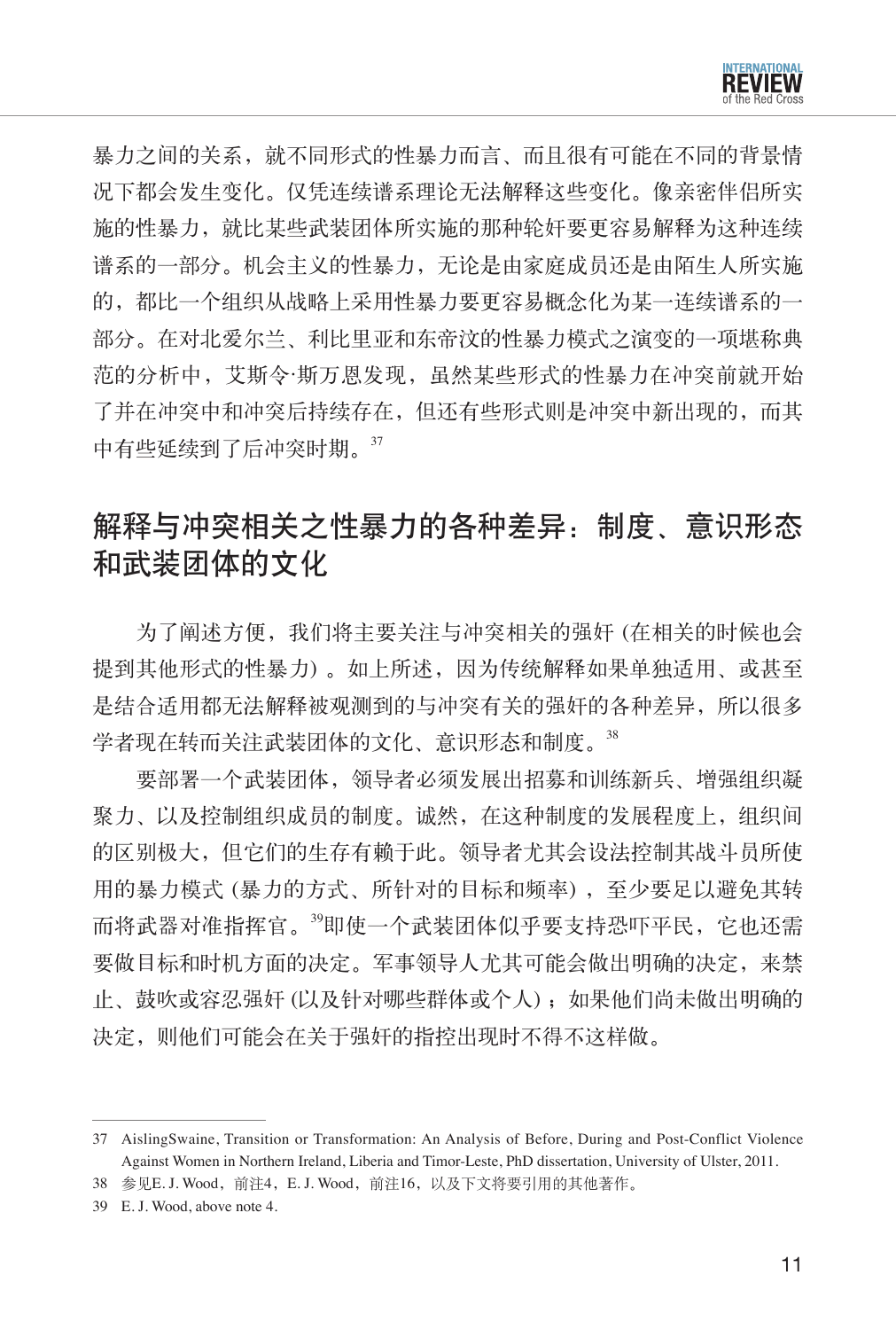但是,因为以下两个原因,对暴力加以控制是有困难的。第一, 通常来 说战斗员在其对暴力模式的偏好上都会不同于指挥官,这里所谓"偏好", 我所指的还包括行为的原因,比如规范、喜好、道德信念、情绪、与他人的 情感联结以及心理倾向 (如遵从命令)。举例而言,相较于指挥官所希望的, 战斗员可能会想要实施更多或更少的强奸行为,当指挥官 (真心) 要禁止或命 令实施强奸时,二者之间的这种对比可能会尤为明显。第二,指挥官经常并 不知道战斗员实际上到底在做什么——也即,他们实际实施的 (而不是被命令 实施的) 是何种暴力模式。指挥官和战斗员之间的这些偏好和信息方面的不 同意味着武装团体会受到社会学家所谓"本人-代理人"问题的困扰。其结 果是,很多学者现在关注的是不同团体在意识形态和制度方面的差别,通过 这些意识形态和制度,团体试图——在不同程度上——减轻或至少管理"本 人"(指挥官)和"代理人"(其指挥下的战斗员)之间的张力。<sup>40</sup>

偏好上的不同有两个基本的来源。第一,大多数新兵都需要被教导才能 克服最初对杀戮的厌恶。要打造愿意战斗的战斗员,即使这种战斗不是在抽 象意义上为了整个团体,也至少是为了保卫他们的战友,那么团体就必须重 塑战斗员的偏好,让他们可以去使用暴力。大部分武装团体最初都是通过将 战斗员纳入该团体而完成这一工作的,这种纳入可以是通过新兵训练营这样 的正式机构,也可以是入伍仪式这样的非正式制度。<sup>41</sup>在很多国家军队里, 无休止的演练、在训练长官麾下遭受非人性化和侮辱性的待遇、然后通过入

<sup>40</sup> 更准确地说,在指挥链条上会存在一系列的本人-代理人问题,上级军官和下级可能对暴力的形 式、目标选择和频率有不同的偏好,而对于下级的行为,上级并不掌握完全的信息。Scott Gates, "Recruitment and Allegiance: The Micro foundations of Rebellion", Journal of Conflict Resolution, Vol.46,No.1, 2002,pp. 111–130; NeilJ. Mitchell, Agents of Atrocity: Leaders, Followers, and the Violation of Human Rights in Civil War, Palgrave MacMillian, New York, 2004; Jeremy Weinstein, Inside Rebellion: The Politics of Insurgent Violence, Cambridge University Press, Cambridge, 2007; Christopher K. Butler, TaliGluch and Neil J. Mitchell, "Security Forces and Sexual Violence: A Cross-National Analysis of a Principal-Agent Argument", Journal of Peace Research, Vol. 44, No. 6, 2007, pp. 669–687; Amelia Hoover Green, Repertoires of Violence Against Non-Combatants: The Role of Armed Group Institutions and Ideologies, unpublished doctoral dissertation, Yale University, New Haven, CT, 2011; Michele Leiby, State-Perpetrated Wartime Sexual Violence in Latin America, unpublished Doctoral dissertation, University of New Mexico, 2011; E. J. Wood, above note 4; E. J. Wood, above note 16.

<sup>41</sup> Dave Grossman, On Killing: The Psychological Cost of Learning to Kill in Warand Society, Back Bay Books, New York, 1996.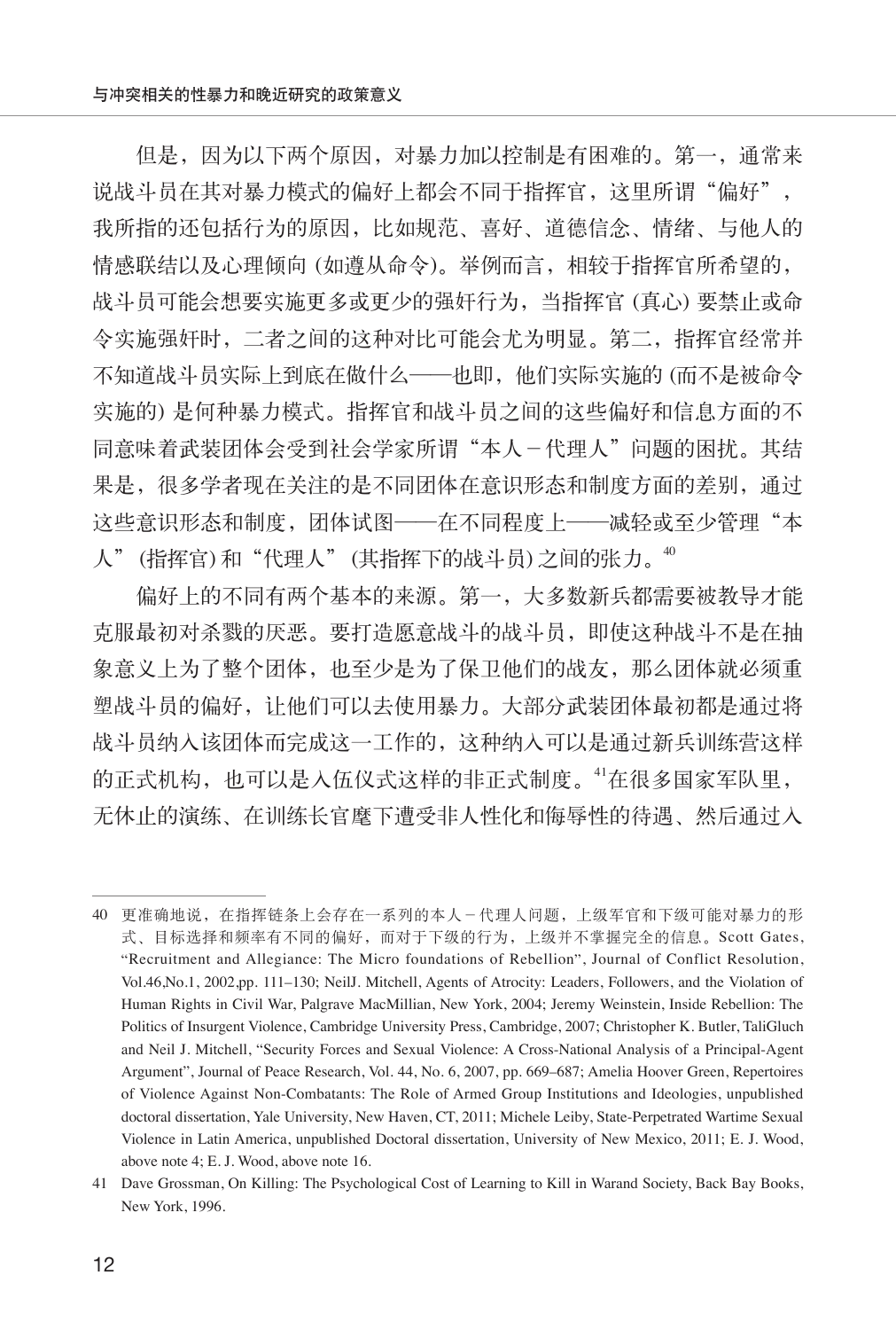

伍仪式"重生"为团体成员这样一种强烈的体验将新兵变成了战斗员,他们 所体验到的对团体的忠诚度或许会比对家庭还要强烈。<sup>42</sup>

其次,在实际战斗过程中战斗员的偏好可能会急剧改变。遭受暴力和使 用暴力二者都经常会深刻地改变战斗员自己关于暴力的行为规范、信念和喜 好。让战斗员对暴力不再敏感、将被害人非人化、战斗的焦躁和不确定性以 及暴力的威胁——还有责任的转移,不止转移给团体, 也转移给敌人, 敌人 "罪有应得" (责任归因) ——这些都是强大的战时道德疏离的过程,这一 过程会倾向于使得暴力的行使方式增多 (可能会包含性暴力)、拓宽暴力的目

标,并且 (或者) 提高暴力的程度。<sup>43</sup>对暴行负有集体性的责任本身就可能成 为组织凝聚力的来源和防止背叛的堡垒。<sup>44</sup>

鉴于领导者在部署一个武装团体时所遇到的挑战,艾米丽亚·胡佛·格林<sup>45</sup> 认为武装团体有两种方法来解决这一"指挥官的两难",她用这个术语来命 名制造暴力和控制暴力这两种需要之间的矛盾。团体用第一种方法可以从原 则上解决指挥官的两难,即通过向新兵大量灌输,使得他们将指挥官所偏好 的暴力模式 (甚至还可能包括指挥官选择该种模式的原因) 内化,这种灌输的 程度要强于军事社会学研究中所分析的那种"第二位凝聚力"。"有些团体

<sup>42</sup> Hank Nuwer, "Military Hazing", in Hank Nuwer (ed.), The Hazing Reader, Indiana University Press, Bloomington, IN, 2004; Donna Winslow, "Rites of Passage and Group Bonding in the Canadian Airborne", Armed Forces and Society, Vol. 25, No. 3, 1999, pp. 429–457.

<sup>43</sup> See, for example, Christopher Browning, Ordinary Men: Reserve Police Battalion 101 and the Final Solution in Poland, HarperCollins, New York, 1992; Daniel Chirot and Clark McCauley, Why Not Kill Them All? The Logic and Prevention of Mass Political Murder, Princeton University Press, Princeton, NJ, 2006; Alexander Laban Hinton, Why Did They Kill? Cambodia in the Shadow of Genocide, University of California Press, Berkeley, CA, 2005; A. Hoover Green, above note 40. For a review of the social psychology literature, see Meghan Foster Lynch, "Am I My Brother's Killer? The Social Psychology of Mass Violence against Civilians", unpublished article manuscript. 有一种论点是关于起初较克制的性暴力模式如何恶化为更残酷 的形式和针对更宽泛的目标,参见Janie L. Leatherman, Sexual Violence and Armed Conflict, Polity Press, Cambridge, 2011.

<sup>44</sup> J. S. Goldstein, above note 18; Mark J. Osiel, Obeying Orders: Atrocity, Military Discipline, and the Law of War, Transaction Publishers, Edison, NJ, 1999.

<sup>45</sup> A. Hoover Green, above note 40; and Amelia Hoover Green, "The Commander's Dilemma: Creating and Controlling Armed Group Violence", unpublished paper, Drexel University, 6 January 2015.

<sup>46</sup> 第二位的 (或垂直) 凝聚力是指团体中不同层级之间的凝聚力,与之相对应的是第一位的凝聚力,后者 是指底层战斗员之间的凝聚力。Guy L. Siebold, "Core Issues and Theory in Military Sociology", Journal of Political and Military Sociology, Vol. 29, 2001, pp. 140–159.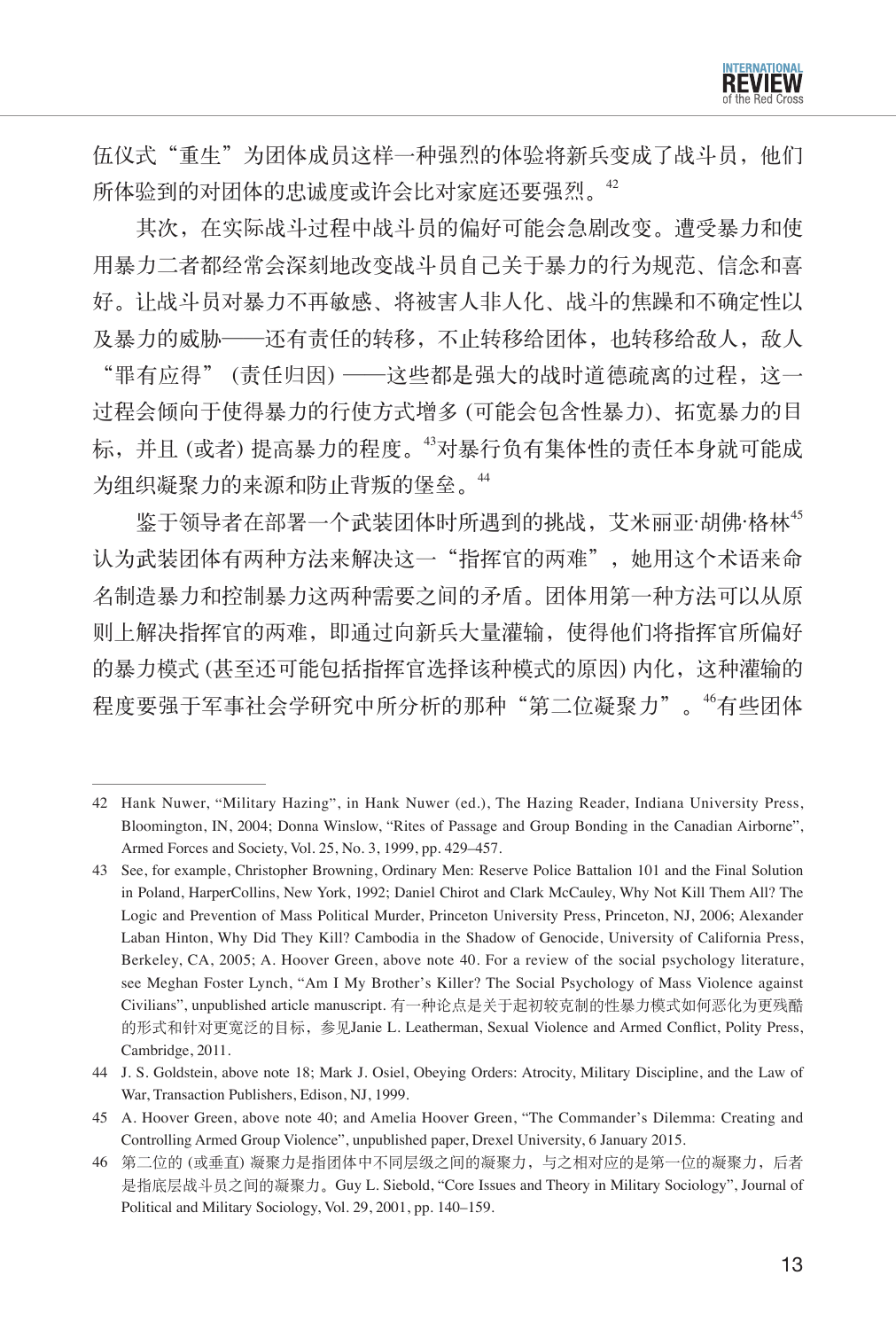吸引的是原本就已经相信该团体意识形态的成员,而另一些则会吸引机会主 义的新兵;对前者灌输理念要比后者容易得多。"胡佛·格林认为, 如果指挥 官想要的模式是针对有限的目标和采用比较少的暴力形式,则该团体必须通 过持续不断的、高强度的政治教育来灌输这样一种理念,即某些形式的暴力 会破坏该团体的目标。<sup>48</sup>对于指挥官来说理想的状态是,战斗员将领导层对 于暴力的选择内化了,并自愿加以执行,并不需要实施纪律。当然了,很多 团体的领导层并不会贯彻较少的暴力形式和有限的目标选择,而且武装团体 灌输其意识形态的程度是千差万别的。不过有些武装团体——比如有些认为 冲突可能会持续数年甚至数十年的马克思主义团体——其灌输意识形态的时 长令人惊叹,会在最初的训练阶段结束很久之后仍在进行。与之类似,对于 试图避免攻击平民的国家军队而言,要使战争的心理影响不会凌驾于领导层 的偏好之上,也需要强有力的促进士兵持续社会化的制度。

第二种方法是通过强有力的纪律制度:战斗员服从命令,是因为如果他 们不服从就会受到惩罚。在这种情况下,团体执行指挥官所选择的暴力模式的 能力取决于两点,即实际所使用的模式方面的信息要能顺着指挥链条往上流 动,而上级也要有意愿并有能力追究其下级的责任。因此,在充满变数的战斗 中维持纪律要求发展出强大的内部情报系统来保证这种信息的流动。像斯里兰 卡的反政府武装猛虎组织就部署了一个专门用于内部情报的平行指挥链。<sup>49</sup>

如果对战斗员的理念灌输是完满的,则上级和战斗员的偏好会是一致 的,不会发生没有经过命令的暴力。如果指挥官和战斗员的偏好有冲突,但 纪律和内部情报系统足够强,则即使战斗员有自己的个人偏好,但他们还是 会遵守命令。在这两种情况下,领导层如果选择推动对平民的强奸,那么战 斗员就会针对被选中的目标频繁实施强奸,而如果领导层选择禁止强奸,那 么战斗员就不会去实施强奸 (除了个别情况之外)。简言之,如果团体的内部 制度是强有力的,那么可能可以下这样的结论,即如果发生了性暴力,那么 除了个别情况外,这就是被命令实施的。

<sup>47</sup> J. Weinstein, above note 40.

<sup>48</sup> A. Hoover Green, above note 40.

<sup>49</sup> E. J. Wood, above note 4.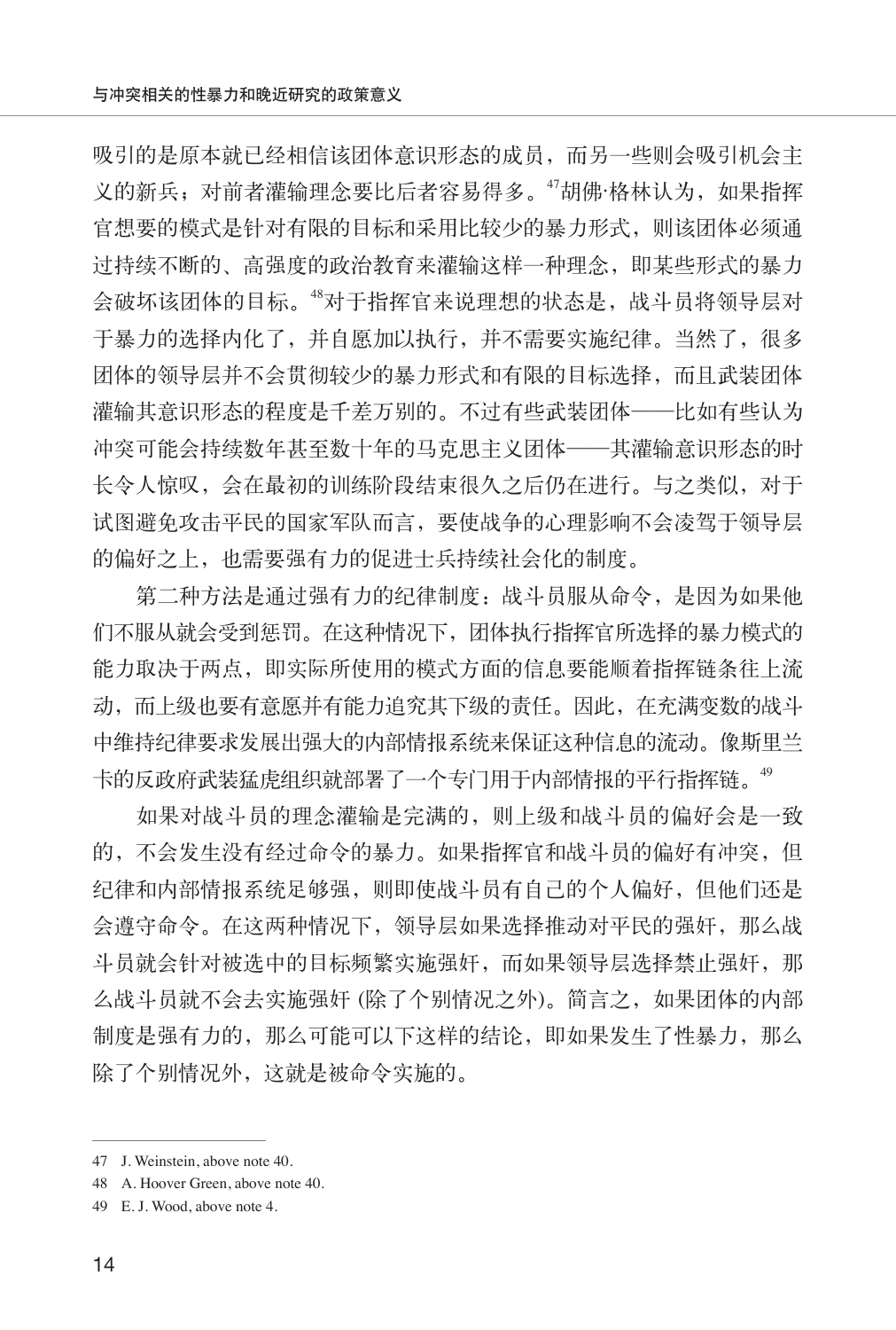

但是,在暴力问题上如果上级命令和战斗员的行为相冲突时,会怎么样 呢?事实上,团体的制度经常并不是那么有力,结果就是团体没有能力遏止 或是推动其希望防止或推动的行为。在这种情况下,个人或小团体在强奸方 面的行为规范会决定战斗员实施强奸的模式。在团体没有关于强奸方面的政 策, 或是虽有政策但指挥官并不去执行这些政策的情况下, 也是如此。<sup>50</sup>很 多团体似乎是正式禁止性暴力的,但却并不会建立制度或将这种意愿有效地 加以实际实施——结果就是当强奸发生时,它并不是被命令的,也不会被惩 罚,它只是得到了容忍,在下一节中我还将回到这一点上来。

关于与冲突有关的性暴力的几本近期的著作确认了对于武装团体的这种 关注。团体对平民实施 (或不实施) 性暴力体现了团体的意识形态和制度。 <sup>51</sup>在萨尔瓦多内战中,各个国家部队和反政府团体的不同模式与其不同的制 度是相对应的,当制度改变的时候,暴力模式也会改变。<sup>52</sup>在秘鲁内战中, 国家军队的不同分支 (各有不同的制度) 实施了不同的性暴力模式。<sup>53</sup>根据 胡佛·格林的初步研究结果,在发展出军事训练制度的武装团体中,那些同 时发展出重复性的政治教育制度的团体比较不容易实施大规模的强奸。<sup>54</sup>胡 佛·格林还初步发现遵循共产主义意识形态的叛乱团体在战时比较不会实施 强奸。<sup>55</sup>

但这种对武装团体的关注有一个风险,即它会忽视由于与其他团体接触 而产生的导致与冲突相关的性暴力的原因,这包括战斗的各种影响 (比如当 失败迫在眉睫的时候暴力模式可能会改变) 以及暴力模式在不同团体之间的

<sup>50</sup> 同上。这可能意味着即使不依赖于高强度的社会化或层级性的纪律,原则上强奸也有可能并不普 遍——换言之,如果足够多的战斗员自己内心都有反对强奸的规范的话,那么同侪压力的影响就会使 得这些规范得以执行了。但鉴于前文谈到的社会心理过程,这种团体可能是很少见的。

<sup>51</sup> 同上。

<sup>52</sup> A. Hoover Green, above note 40.

<sup>53</sup> Michele Leiby, Wartime Sexual Violence as a Weapon of Irregular Warfare: An Analysis of Sub-National Variation in Peru, paper presented at the annual meeting of the American Political Science Association, Seattle, 30 August–4 September 2011.

<sup>54</sup> Amelia Hoover Green, Armed Group Institutions and Conflict-Related Sexual Violence in Cross-National Perspective, paper presented at the Workshop on Sexual Violence and Armed Conflict: New Research Frontiers, Harvard Kennedy School, Harvard University, 2–3 September 2014.

<sup>55</sup> A. Hoover Green, above note 45.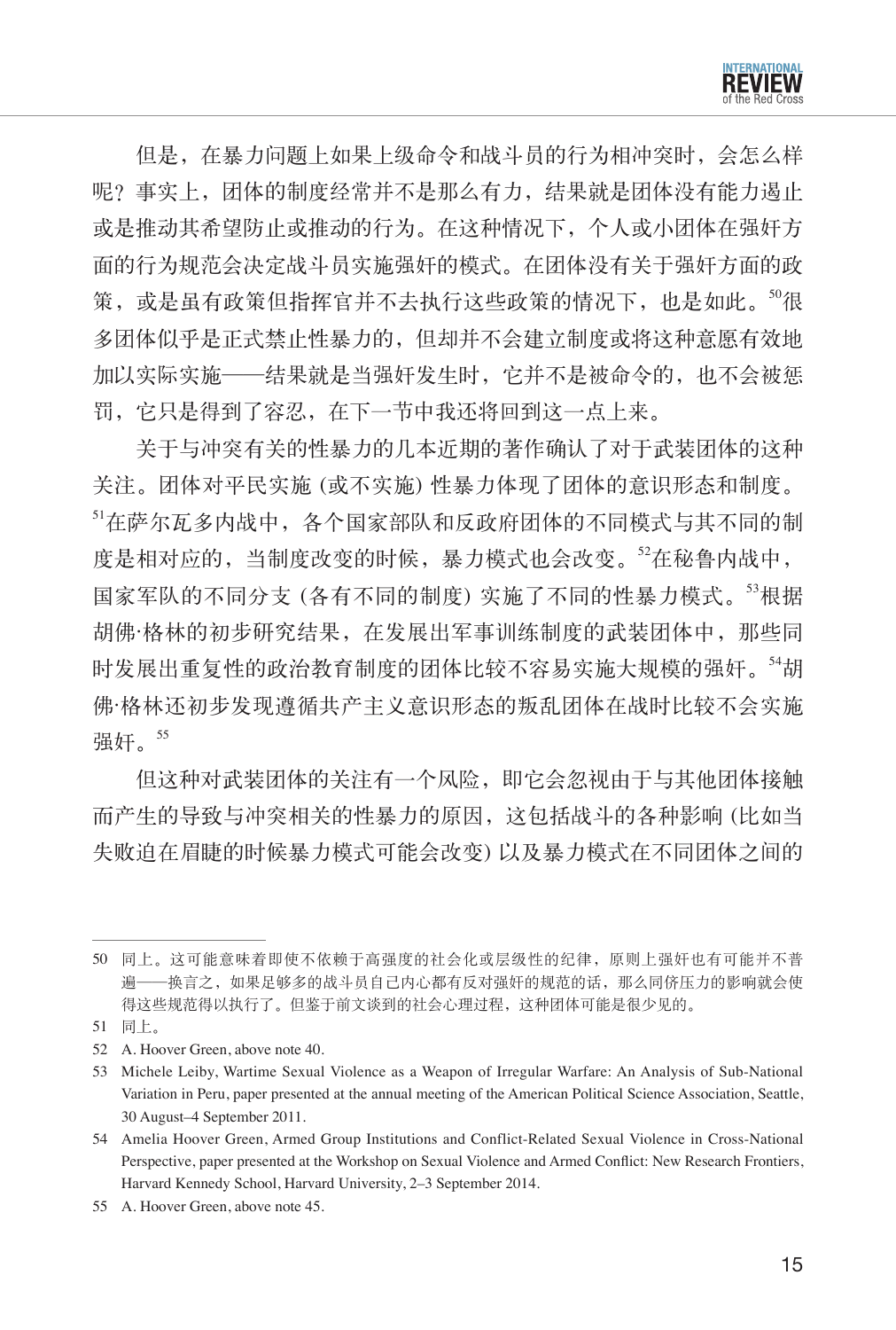传播。而且,这种做法自然还会引发这样的问题:内部制度是从哪里来的? 意识形态是一个来源:有的意识形态包含了强大的关于制度的构想,也可能 会基于战略或规范性的理由而禁止针对特定目标实施特定形式的暴力。<sup>56</sup>武 装团体还会暂时性地照搬其他团体的制度。

#### 在策略和机会主义之间:强奸作为一种惯常做法

与冲突相关的性暴力方面的文献都是通过在"机会主义的"和"策略性 的"之间进行对比来处理被命令的暴力和没有被命令的暴力之间的不同的。 为了阐释方便,同样还是主要谈强奸,我们可以将"机会主义的强奸"理解 为由于私人原因、而非由于团体的目标而实施的强奸,而"策略性的强奸" 就是指为了实现团体的目标而有意识地实施的强奸。在最极端的情况下, "策略性强奸"是被命令 (不一定是由高级指挥官所命令) 而实施的。

但文献中所使用的区别经常是令人费解的。"策略性"有时似乎是作为"大 规模"的同义词而被使用的,这就把暴力是否是为了团体的目的而实施的与暴 力的频率混为一谈。策略的存在有时是被推定的,而不是被证明了,比如当大 规模的逃跑在广泛的强奸之后发生,而逃跑这一后果也会在没有证据支撑的情 况下被推定为目的。"当强奸被认为是战争的一种"武器"、"战术"或工具,而 并没有进一步的证据证明它确实被有意地用来实现团体的目标时,也会出现同 样的担忧。这种简单化的推定忽视了导致高频率强奸的各种不同机制。<sup>58</sup>

<sup>56</sup> Francisco Gutiérrez Sanín and Elisabeth Jean Wood, "Ideology in Civil War: Instrumental Adoption and Beyond", Journal of Peace Research, Vol. 51, No. 2, 2014, pp. 213–226.

<sup>57</sup> E. J. Wood, above note 16; XabierAgirreAranburu, "Beyond Dogma and Taboo: Criteria for the Effective Investigation of Sexual Violence", in Morten Bergsmo, Alf ButenschonSkre and Elisabeth Jean Wood (eds), Understanding and Proving International Sex Crimes, TorkelOpsahl Academic Epublisher, Oslo, 2012, pp. 267–294.

<sup>58</sup> JelkeBoesten, "Analyzing Rape Regimes at the Interface of War and Peace in Peru", International Journal of Transitional Justice, Vol. 4, No. 1, 2010, pp. 110–129; Maria Eriksson Baaz and Maria Stern, "Why Do Soldiers Rape? Masculinity, Violence, and Sexuality in the Armed Forces in the Congo (DRC)", International Studies Quarterly, Vol. 53, No. 2, 2009, pp. 495–518; Maria Eriksson Baaz and Maria Stern, The Complexity of Violence: A Critical Analysis of Sexual Violence in the Democratic Republic of Congo (DRC), Working Paper, The Nordic Africa Institute, Sida, May 2010; Maria Eriksson Baaz and Maria Stern, Sexual Violence as a Weapon of War? Perceptions, Prescription, Problems in the Congo and Beyond, Zed Books, London, 2013; Paul Kirby, "How is Rape a Weapon of War? Feminist International Relations, Modes of Critical Explanation and the Study of Wartime Sexual Violence", European Journal of International Relations, Vol. 19, No. 4, 2013, pp. 797–821; E. J. Wood, above note 16.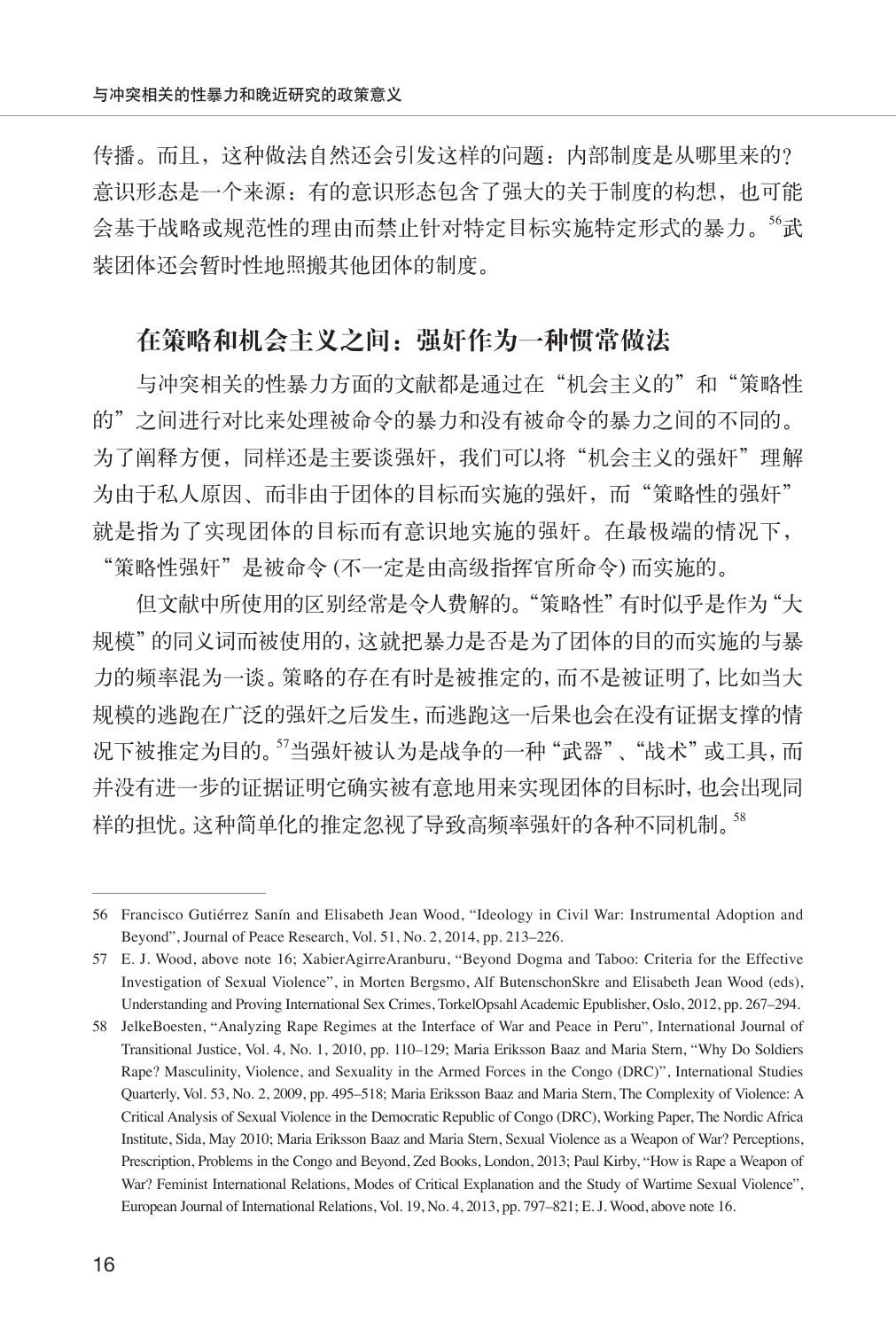

此外,这种区分还会引发以下问题:即使某些形式的暴力不符合团体的 行为规范和 (或) 规则,指挥官却一直没有加以惩罚,这种情况下我们应当做 何结论?如果战斗员并不是因为个人的机会主义或是上级命令,而是因为战 争中日益增强的同侪压力而被卷入某些形式的暴力,我们又当做何结论?

这种区分如果要有用的话,必须还要加上一种居中的种类,即"惯常做 法"。<sup>59</sup>让我们把不是由指挥官下令 (即使是暗示) 实施、而是被指挥官所容 忍的暴力称为"惯常做法"。"惯常做法与机会主义暴力的不同在于它可能 并不是个人偏好、而是社会影响的产物——比如战斗员要跟其小分队中其他 人的行为相符合的愿望。在训练和战斗中这种社会压力是非常强大的,这一 点在战斗员回忆录以及军事社会学和历史学文献中都能得到证明。<sup>61</sup>

这一系列的概念——策略性、机会主义,以及作为一种惯常做法——与 构成一种暴力模式的各个面向 (所有的实施手段,就每一种手段而言还包括其 频率和所针对的目标) 是不同的。强奸作为一种惯常做法可能基本上是频发 的,针对目标也可能较窄。一个团体的性暴力模式可能针对范围较窄的目标对 象 (比如只针对单一的社会团体),但其频率可高可低,而其实施手段也可多可 少。一个特定的团体在同一时期可能同时将强奸作为一种惯常做法和一种策略 而实施,而作为一种惯常做法的强奸可能会比作为一种策略的强奸更为频发, 比如下面这个例子:在一个被占领的村庄里,不是由指挥官下令实施但却为指 挥官所容忍的强奸 (一种惯常做法) 的频率可能会大大高于根据命令、作为一 种酷刑而实施的针对一小部分政治俘虏的强奸 (一种策略)。<sup>62</sup>

某种特定的强奸模式是策略性的、机会主义的、还是作为一种惯常做 法而发生可能并不是那么容易看出来。如果指挥链对强奸的行为或模式加

<sup>59</sup> Ibid.; E. J. Wood, above note 23; F. Gutiérrez Sanín and E. J. Wood, above note 12.

<sup>60</sup> 当然,在社会学中经常使用的一种更宽泛的意义上,所有的暴力都是一种"惯常做法"。该用语在这 里指的是无序的、不是被命令施行的暴力。

<sup>61</sup> 对于这方面大量文献的综述,参见E. J. Wood,前注4。关于战争中的遵从行为,参见Jean-Jacques Frésard, The Roots of Behaviour in War: A Survey of the Literature, International Committee of the Red Cross, Geneva, 2004, available at: www.icrc.org/eng/assets/files/other/icrc\_002\_0854.pdf.

<sup>62</sup> 即使不存在命令,但指挥官对于在其有效控制之下的部队所实施的、没有被命令的暴力当然也是应当 负责的。对于其部队实施策略性强奸的指控,军事和政治领导人通常会回应说这些部队不在其控制之 下,但能体现控制的其他证据可以推翻这种说法。参见E. J. Wood,前注16。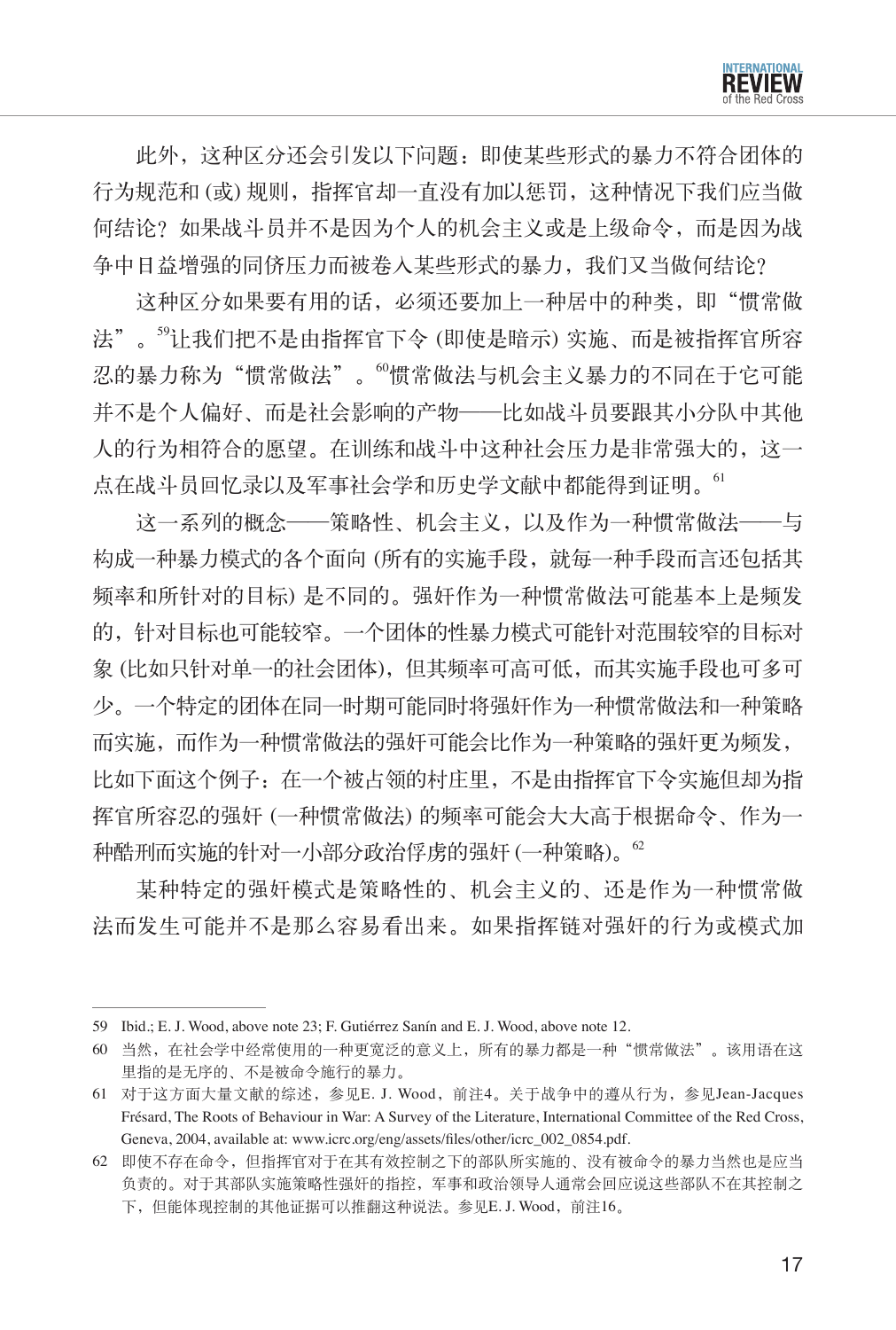以惩罚,那么显然这种强奸就是机会主义的 (除非是"审判秀"的情况)。 制度化的性暴力显然是为了实现团体的目的而实施的,因此是策略性的 (见 下文)。明确命令战斗员实施强奸的团体可能很少见 (不过确实存在)。<sup>63</sup>可能 更为常见的是这样一种组织,它们不是通过明确的命令,而是通过"全面 战争"或其他放任性的说辞来授权战斗员将某些形式的性暴力作为一种策 略加以实施。

带着这些考虑,接下来我将分析在哪些条件下强奸特别可能会成为一个 武装团体的策略或惯常做法。在需要的时候我也会提到其他形式的与冲突有 关的性暴力。

#### 强奸作为一种战争策略

指挥官可能会针对特定人群采取强奸作为一种战争策略,比如将强奸作 为一种针对政治囚犯的性虐待、在将特定群体从一个地区"清洗"出去时针 对该群体的成员实施公开强奸、作为一种集体惩罚而实施 (通常是在下令恐 吓平民的情况下), 或是要表明该团体的决心。在某些情况下, 强奸是一种 制度化的补偿或奖励,即将平民奖励给作战出色的战斗员 (作为性奴隶或强 迫婚姻的妻子)。在这种情况下,指挥官们似乎认为这样做的好处大于其代 价,后者包括部队可能会比较不守纪律 (当并不存在战略上的利益时该部队 也可能实施强奸)、减少平民的忠诚与合作,违反国内及国际的法律规范, 以及在国际和国内媒体上可能出现的负面消息。<sup>64</sup>在波斯尼亚、危地马拉和 卢旺达,强奸——包括多个行为人的强奸——就似乎是作为策略被实施的: 行凶者几乎不会受到惩罚,而轮奸案所发生的背景是显然经过命令而实施的 种族清洗和种族灭绝 (或酷刑)。<sup>65</sup>

<sup>63</sup> See ibid.; E. J. Wood, above note 23.

<sup>64</sup> E. J. Wood, above note 16.

<sup>65</sup> E. J. Wood, 前注23。但这并不意味着在这种行动的背景下都会发生强奸和轮奸: 比如在斯里兰卡, 泰米尔伊拉姆猛虎解放组织虽然也强制穆斯林离开北方,但却似乎没有或很少实施强奸行为 (E. J. Wood, 前注4)。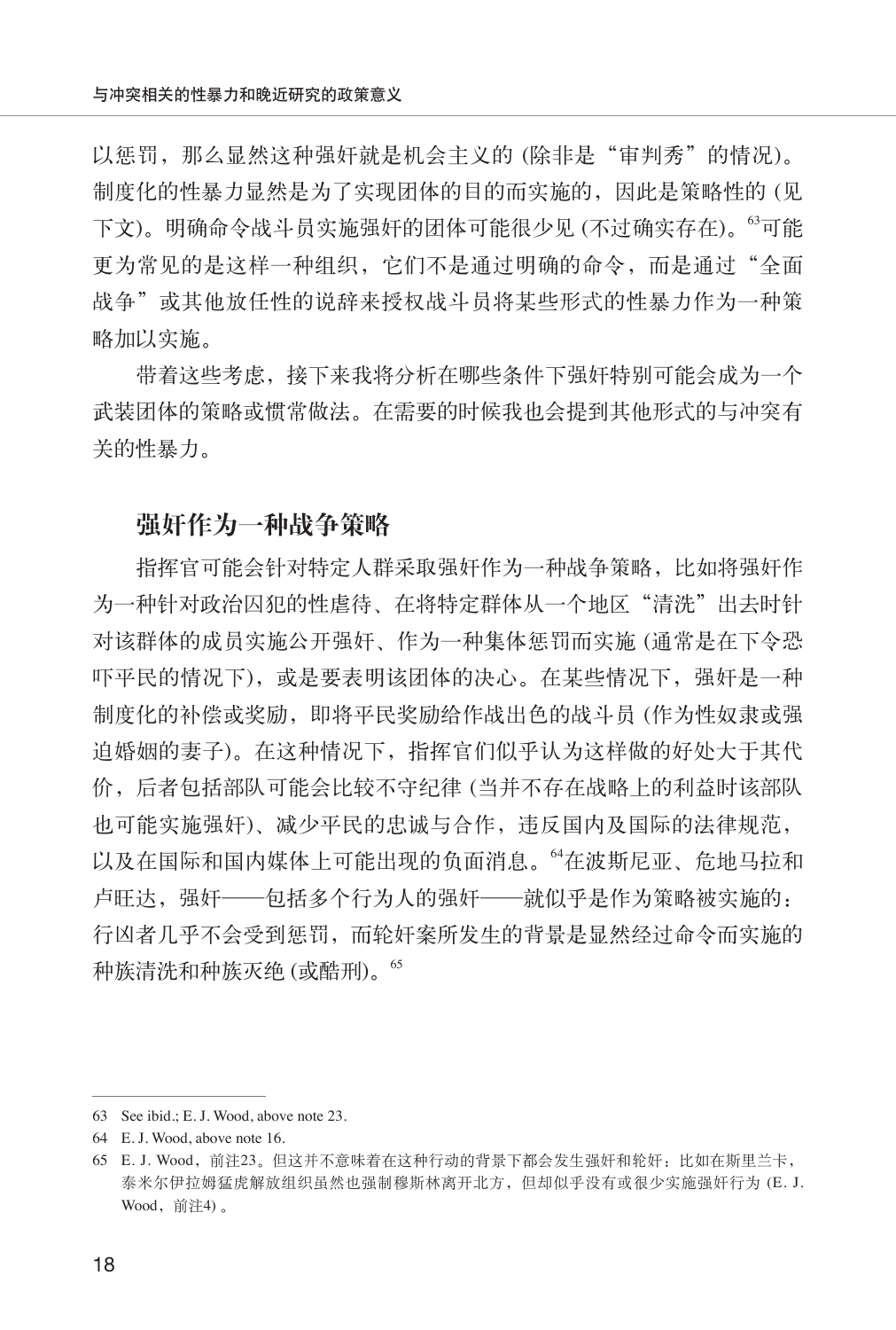米歇尔·莱比将强奸作为非常规战争中国家对付反政府武装的一种策略 来加以分析。<sup>66</sup>她认为当叛军看起来很活跃,但又尚未强大到足以与国家频 繁作战的情况下,国家军队就会实施性虐待和强奸 (以及其他形式的暴力), 他们会针对据称支持反政府武装的社区实施强奸,以及针对被俘的反政府武 装人员 (及其亲属) 实施性虐待, 以获取情报并对其进行惩罚和恐吓。她证明 了在1980-2000年秘鲁内战中国家军队实施性暴力的情况是符合她这一理论 的,从而很有可能是策略性的。"

有些武装团体会将其他形式的与冲突相关的性暴力作为战争策略而加以 实施。当一个团体将性奴役和强迫婚姻制度化,那么该团体就是有意地使用 了这种形式的性暴力来实现团体的目标,因此这就成为了上文所定义的一种 策略。比如,圣主抵抗军还在乌干达 (还没有被赶到邻国) 的时候,强迫了很 多他们绑架的女性按照该组织制定的条款与战斗员结婚,而该组织会规制和 监督这些规则的执行。"在2014年中,据称伊斯兰国(达伊沙)"绑架了成百 (或者上千) 耶西迪男人、女人和儿童", "对他们进行强奸和性奴役 (还有一 些是强迫婚姻)。强迫婚姻和性奴役明显是策略性的:他们在团体内具有很 强的制度性,团体还发布了规则对其加以执行。"

#### 强奸作为战争的惯常做法

当强奸作为一种惯常做法而发生,它不是被命令的 (即使是暗示) 或制 度化的,而是因为各种原因被容忍的。上层指挥官可能认为要对其进行有

<sup>66</sup> M. Leiby, above note 40; M. Leiby, above note 53.

<sup>67</sup> 在另外一篇文章中,她指出有一些"热点"地区,在这些地区实际发生的强奸,比起根据她认为会推 动机会主义强奸的因素所预测的结果要多,因此她认为这些地区发生的强奸是策略性的。参见Michele Leiby and Kimberly Proctor, The Geography of Wartime Sexual Violence: Identifying "Hot Spots", unpublished paper presented at the annual meeting of the International Studies Association, San Diego, 1–4 April 2012.

<sup>68</sup> Khristopher Carlson and DyanMazurana, Forced Marriage within the Lord's Resistance Army, Uganda, Tufts University Feinstein International Center, May 2008.

<sup>69</sup> Amnesty International, "Escape from Hell: Torture and Sexual Slavery in Islamic State Captivity in Iraq", Amnesty International, December 2014, p. 4, available at: www.amnestyusa.org/sites/default/files/ escape\_ from\_hell\_-\_torture\_and\_sexual\_slavery\_in\_islamic\_state\_captivity\_in\_iraq\_mde\_140212014\_. pdf.

<sup>70</sup> See ibid., pp. 11–12, and the source cited therein, "Islamic State (ISIS) Releases Pamphlet on Female Slaves", Jihad and Terrorism Threat Monitor of the Middle Eastern Media Research Institute, 4 December 2014, available at: www.memrijttm.org/islamic-state-isis-releases-pamphlet-on-female-slaves.html.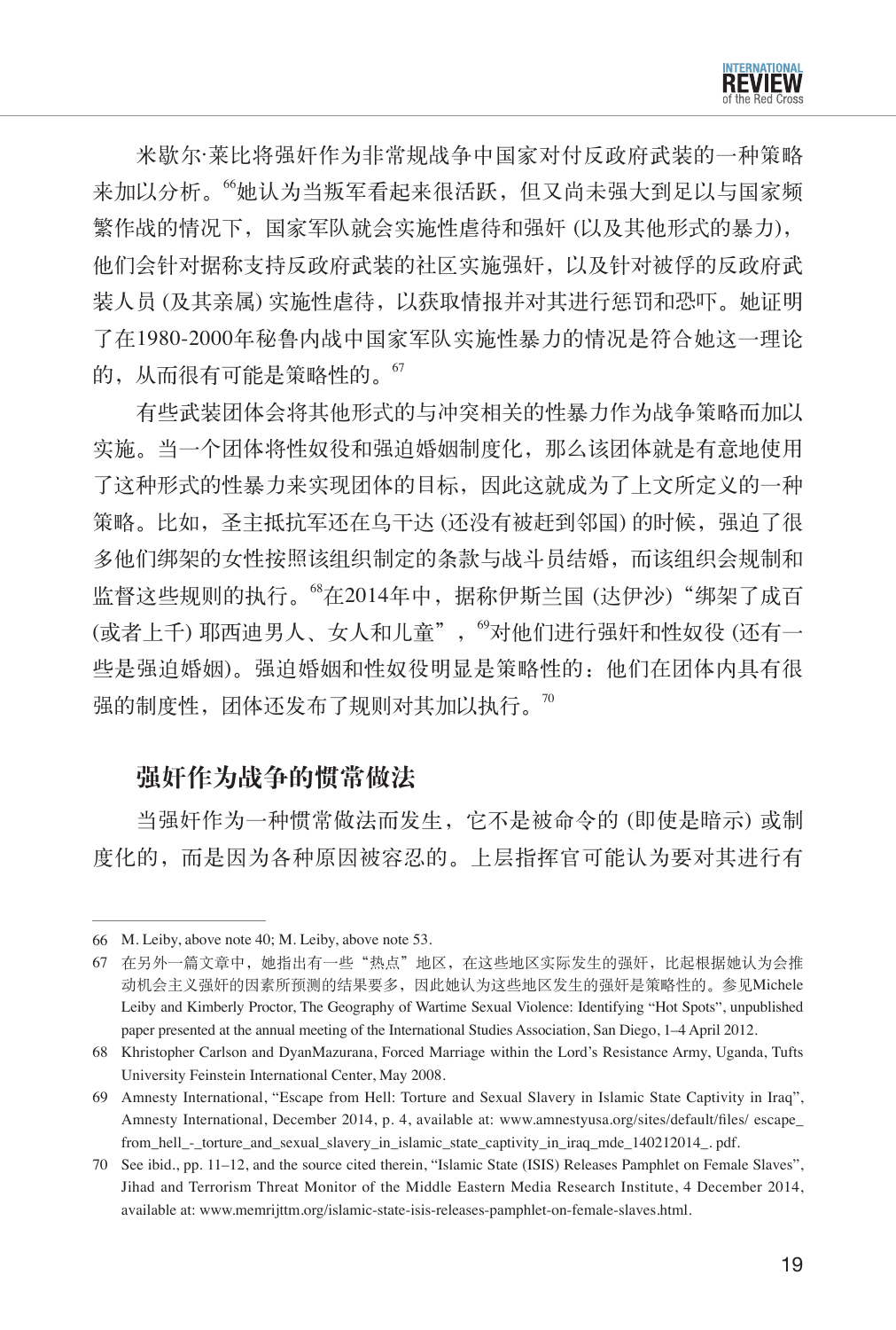效禁止代价太高了:可能需要惩罚或者解雇高效的下属;可能需要将有限 的资源用于这个他们认为不那么重要的问题;可能削弱下属对上级的尊重 (在一个认为强奸平民并没有错的人占主导的部队里,指挥官如果试图禁止 强奸,则可能被视为孱弱),从而削弱垂直凝聚力;或者可能仅仅是太麻 烦了。如果禁止强奸被认为成本太高,则指挥官可能容忍强奸或性奴役, 作为对战斗员的一种"补偿" (见下文)。总之, "代价太高"是社会建构 的。某个指挥官也可能会在符合自己利益 (比如他自己也实施强奸) 的情况 下容忍强奸。

相关文献指出,至少在两种情况下战斗员可能会将强奸作为一种惯常做 法而实施。首先,达拉·凯·科恩<sup>71</sup>认为在强迫入伍(从而需要在有敌意的和感 到困惑的成员中制造凝聚力) 的团体中团伙强奸会增强团体的凝聚力。根据 城市和监狱犯罪团伙方面的文献,她论证说团伙强奸会有效地建立凝聚力, 因为参与者认为这是一种代价特别高昂的行为,这种行为不但使得参与者违 背了当地的社会规则、断开了与其社区的联系、牢固地建立起了与团体的新 的联系,而且还有可能导致性传播疾病,而这些疾病有可能是不会得到治疗 的。至少在其中一些案例中——比如她指出像塞拉利昂的革命统一阵线一 并不是指挥官下令或有意采取强奸行为;而是小分队中资历较高的成员参与 实施并经常会坚持要求所有的成员 (包括女性成员) 都必须要这么做。<sup>72</sup>跨国 调查数据证实了实施强制征募的团体更容易实施与冲突相关的强奸, <sup>73</sup>而对 塞拉利昂前战斗员的采访确认了这背后的机制。<sup>74</sup>正如科恩自己所强调的, 团伙强奸是一种极其社会化的行为,对于有些实施者来说也 (显然) 是一种具 有性诱惑的行为,这就引发了这样的问题:在 (对于新兵来说) 如此恐怖的情 况下,强奸又怎么可能是具有性诱惑的呢?有些不进行强迫招募的团体也会 发生高频率的团伙强奸,而有些进行强制招募的团伙又很少实施这种行为, 这又如何解释呢?

<sup>71</sup> D. K. Cohen, above note 31; D. K. Cohen, "Explaining Rape during Civil War", above note 2.

<sup>72</sup> 当然,如果强奸是作为建立凝聚力的一种手段而被命令或被鼓励的,它就是一种策略、而非惯常做法了。<br> 73 同上。

<sup>74</sup> D. K. Cohen, A. Hoover Green and E. J. Wood, above note 23.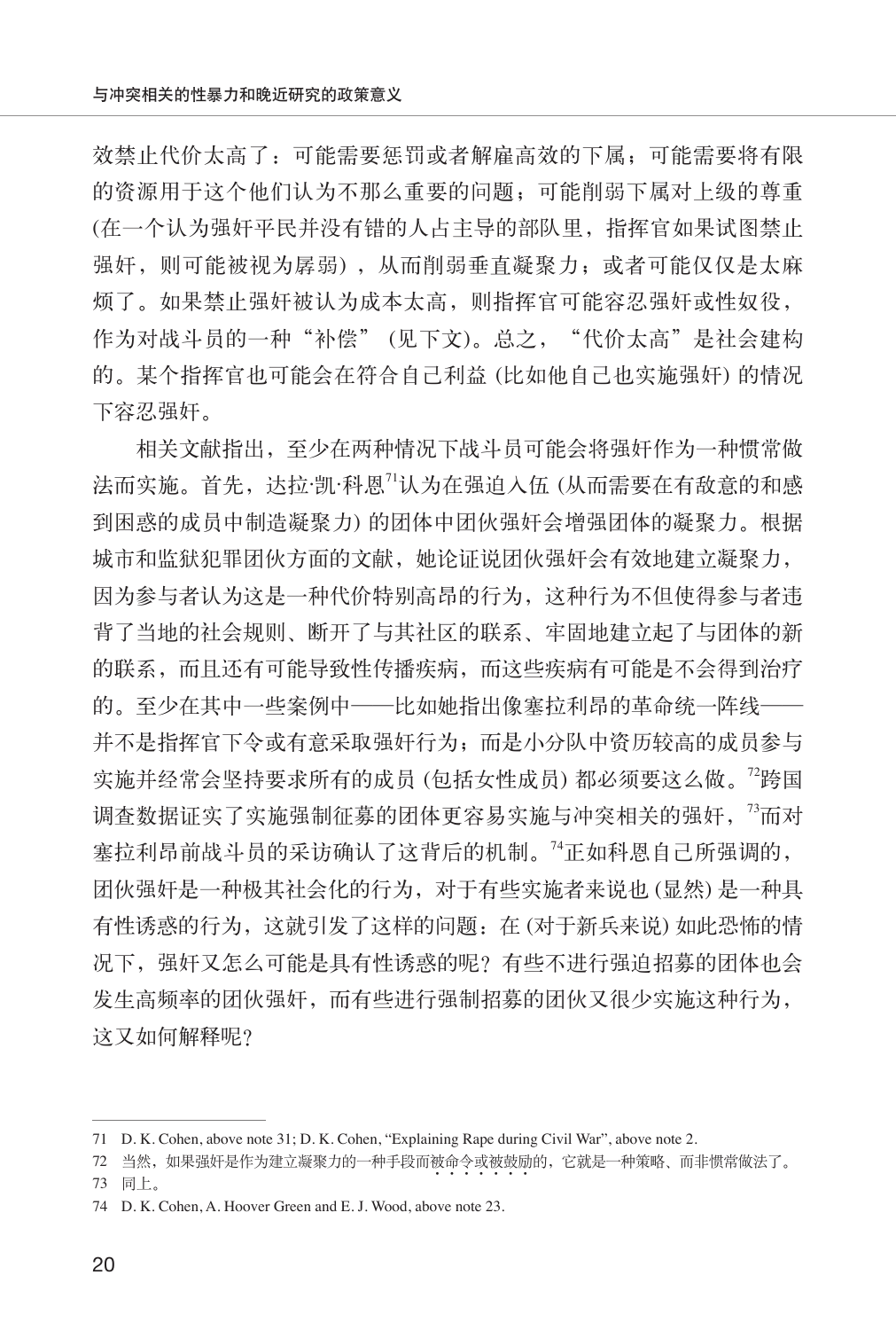

第二种强奸作为一种惯常做法的情况,是强奸作为一种没有经过命令的 补偿而得到指挥官的广泛容忍(只要它还没有被制度化)。玛丽亚·埃里克森·巴 兹和玛丽亚·斯丹分析了刚果民主共和国政府军的士兵是如何理解该军队对平 民所实施的大规模强奸的。<sup>75</sup>在工资极低又经常长期拖欠的情况下,作者所采 访的200名士兵中有很多人将该军队的高强奸率与无力实现建立并供养一个家 庭的男性理想而带来的沮丧和焦虑联系起来。士兵们还会区分 (但并非泾渭分 明,而且伴随着某种矛盾心态) 在他们看来属于"纵欲"的强奸——即由于沮 丧而实施强迫性交的强奸行为——和他们称之为"邪恶"强奸,后者包括伤 残肢体和毫无来由的暴力。前者是"基本上比较'过得去'"的强奸,在道 德上有理可说,在伦理上可以接受,在社会上也可以容忍,而(后者)是"邪 恶"的强奸,是不可接受的——但仍是"可以理解的"。<sup>76</sup>

# 对政策的影响

鉴于对与冲突相关的性暴力的晚近研究,特别是对不同武装团体在行为 方式、目标选择和频率方面的差异的研究,可以得出什么样的结论,来形成 更有效的应对政策呢?由于各种政治、宗教和社会组织都在执行政策,而其 中许多都没有考虑到晚近的研究,这就使得这一问题更为紧迫。下面的讨论 将列出一些原则来指导政策,但并不提出具体政策方面的建议 (这种建议只 能根据具体情况做出;见原则4和5)。<sup>77</sup>它将侧重于旨在防止武装团体 (而非

<sup>75</sup> M. Eriksson Baaz and M. Stern, "Why Do Soldiers Rape?", above note 58.

<sup>76</sup> 同上,第497页。

<sup>77</sup> 关于某些特定政策及建议方面的讨论,参见Leticia Anderson, Addressing Conflict-Related Sexual Violence: An Analytical Inventory of Peacekeeping Practice, United Nations Entity for Gender Equality and the Empowerment of Women (UNIFEM), 2010; Jessica A. Turchik and Susan M. Wilson, "Sexual Assault in the U.S. Military: A Review of the Literature and Recommendations for the Future", Aggression and Violent Behavior, Vol. 15, No. 4, 2010, pp. 267–277; RagnhildNordås, Preventing Conflict-Related Sexual Violence, PRIO Policy Brief No. 2, 2013. See also Jo Spangaro et al., "What Evidence Exists for Initiatives to Reduce Risk and Incidence of Sexual Violence in Armed Conflict and Other Humanitarian Crises? A Systematic Review", PLOS ONE, Vol. 8, No. 5, p. e62600; Ted Alcorn, "Responding to Sexual Violence in Armed Conflict", The Lancet, Vol. 383, 10 June 2014, available at: www.thelancet.com/journals/lancet/article/PIIS0140-6736(14)60970-3/fulltext; Michelle Remme, Christine Michaels-Igbokwe and Charlotte Watts, What Works to Prevent Violence against Women and Girls? Evidence Review of Approaches to Scale Up VAWG Programming and Assess Intervention Cost-Effectiveness and Value for Money, June 2014, available at: www.gov.uk/government/uploads/system/ uploads/ attachment\_data/file/337939/approaches-to-scaling-up-prog-intervention-vfm-J.pdf.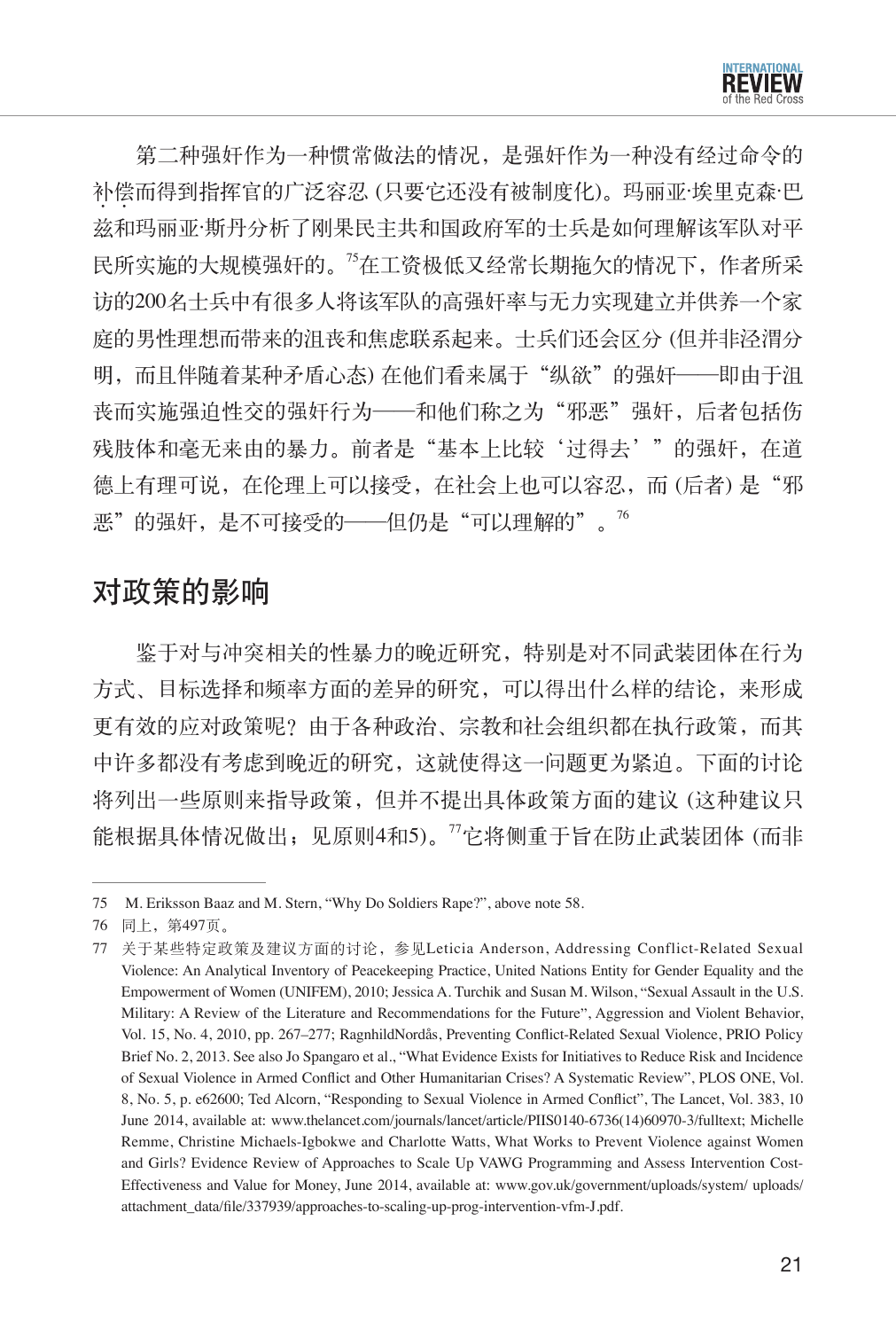平民) 实施性暴力的政策,而不是旨在应对受害者多种需求的政策。这些原 则中有一些特别适用于与冲突相关的性暴力,但也有一些还可能适用于武装 团体针对平民所实施的其他种类的暴力行为。

1. 在与冲突有关的性暴力方面所观察到的各种差异支持了这样一种观 点, 即在满足了有效控制的通常标准时, 就应当让指挥官对战斗员的性暴力 行为负责 。如果武装团体愿意的话,它们可以建立制度,来灌输和执行禁止  $\cdots$ 对平民实施强奸和其他性暴力的规范,这是已经得到证明的事实,而这一事 实应当加大向实施强奸者问责的力度。无论团体的暴力模式最符合哪一种分 析类别,是策略性的 (包括制度化的性暴力形式)、机会主义的或作为惯常做 法,实施有效控制的指挥官均应被追究责任。<sup>78</sup>

2. 政策制定者和相关从业人员可以向那些不实施与冲突相关之性暴力的 团体学习。对于一个试图尽量减少其成员实施性暴力的武装团体而言,加强 . . . . 有助于战斗员社会化的制度来禁止性暴力,包括强调禁止的理由 (而不是只 强调纪律处分制度),将有助于有效防止性暴力。然而,如果与武装团体现 有的文化甚少相似之处的话,可能不容易将特定的制度 (例如对军官进行持 续培训,强调该团体对平民的尊重和依赖)"移植"给该团体。

3. 政策应当考虑到对性别的更丰富的理解, 而不是将与冲突相关的性 . . . . . . . . . . . 暴力当作一个妇女问题。<sup>79</sup>政策制定者尤应努力分析战斗员是如何理解其参 与性暴力的行为的,比如去研究男子气概的丧失和补偿方面的观念如何会 驱动社会动态变化,使得强奸女性成为一种惯常行为。80此外,这种理解 也会有助于解释在什么情况下武装团体会针对男人和男孩实施性虐待和强

<sup>78</sup> X. AgirreAranbaru, above note 57; A. Hoover Green, above note 40; E.J. Wood, above note 4; E. J.Wood, above note 16.

<sup>79</sup> Kimberly Theidon, Kelly Phenicie and Elizabeth Murray, "Gender, Conflict, and Peacebuilding: State of the Field and Lessons Learned from USIP Grantmaking", Peaceworks No. 76, United States Institute of Peace, September 2011.

<sup>80</sup> M. Eriksson Baaz and M. Stern, "Why Do Soldiers Rape?", above note 58; J. A. Turchik and S. M. Wilson, above note 77.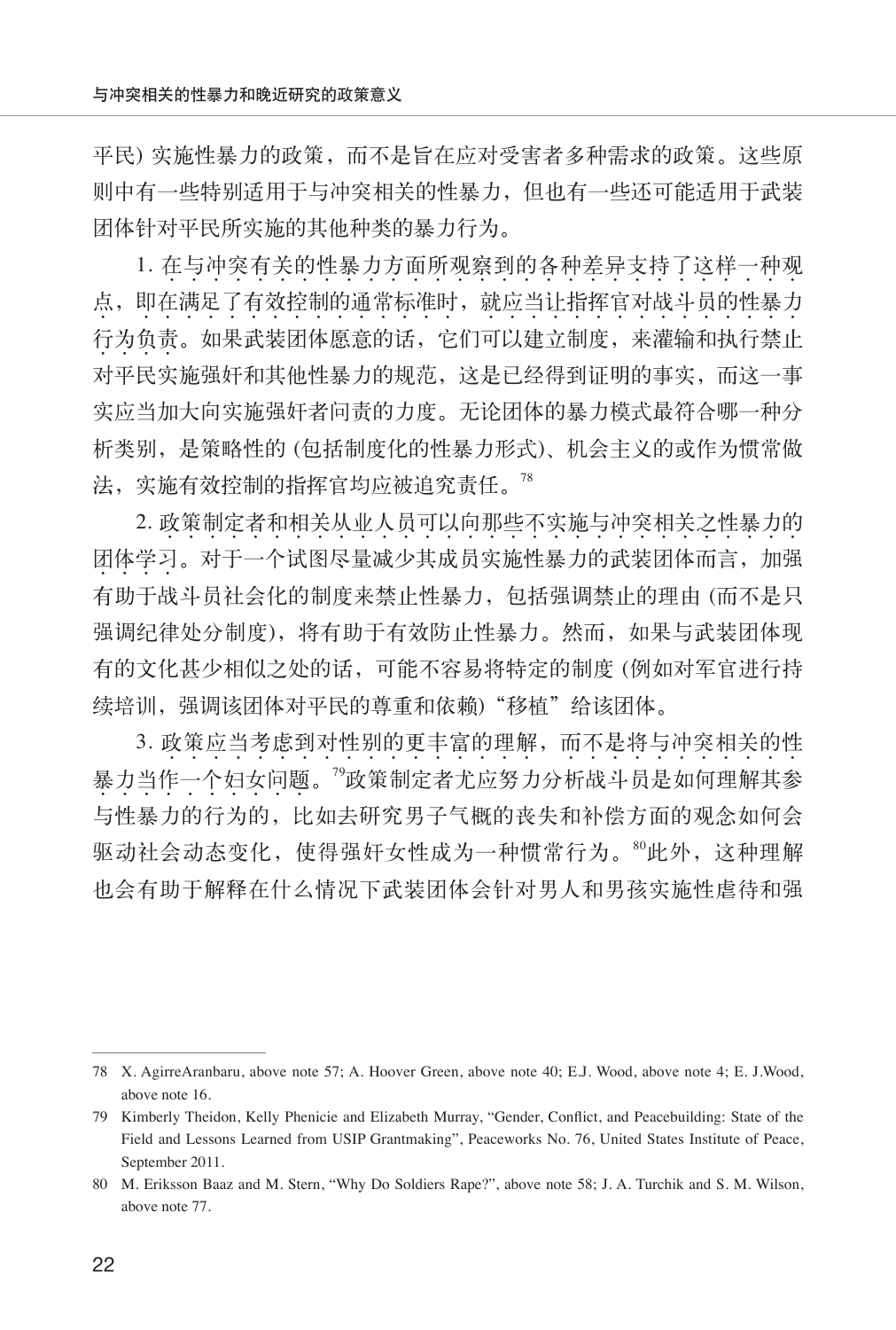奸,什么情况下女性战斗员会实施性暴力,以及什么情况下团体会针对性 少数群体。<sup>81</sup>应努力采用像国际刑事法院那样性别中立的强奸定义。<sup>82</sup>

4. 如果针对团体的特定暴力模式,考虑到它的行为方式和针对的目标, 那么政策将更加有效。旨在应对强奸的政策不太可能解决强迫堕胎问题;旨 44444444 44 在应对强制堕胎的政策不可能解决针对男性的性虐待问题。此外,记录团体 的完整暴力模式——各个小团体的行为方式 (包括性暴力) 和每种行为方式所 针对的对象——可能会给指挥官施加压力,让其限制针对平民的暴力行为。

5. 如果能考虑到与冲突有关的暴力是作为一种惯常做法、一种策略, 还是投机性地发生,那么政策会更为有效。如果强奸 (或其他形式的性暴 力,比如制度化的性奴役) 是作为一种策略发生的,那么说服或迫使团体 领导人取消策略可能就足以结束这一状况。如果是机会性的或作为一种惯 常做法的性暴力,那么政策面临的挑战,就是说服指挥官不再容忍该种已 经被正式禁止的做法,而且同时避免产生适得其反的后果。在这两种情况 下,武装团体的文化因素——其非正式的入伍、排斥和惩罚形式——可能 都是很难加以改变的。

6. 政策制定者可以从和平时期成功打击性暴力的政策中汲取经验。这方 面的例子包括社会规范的宣传和一些男男朋辈咨询项目。<sup>83</sup>但这样的政策可 能需要大幅改变,以适应武装团体的结构、文化及其特定的性暴力模式。

7. 政策制定者可以从冲突中反对暴力的成功运动中汲取经验。正如许多 人所指出的那样,自1990年代开始的反对与冲突相关的强奸的运动是非常成 功的,它使得性犯罪成为了一种国际罪行并促使了一系列联合国安理会决议 的出台。84但其执行往好里说是不均衡的,并可能导致意料之外的结果,比

<sup>81</sup> See Chris Dolan, "Letting Go of the Gender Binary: Charting New Pathways of Humanitarian intervention on Gender-Based Violence", in this issue of the Review.

<sup>82</sup> 参见前注1。

<sup>83</sup> Elizabeth Levy Paluck and Laurie Ball, Social Norms Marketing Aimed at Gender Based Violence: A Literature Review and Critical Assessment, International Rescue Committee, New York, May 2010; M. Remme, C. Michaels-Igbokwe and C. Watts, above note 77.

<sup>84</sup> See Mala Htun and S. Laurel Weldon, "The Civic Origins of Progressive Policy Change: Combating Violence against Women in Global Perspective, 1975–2005", American Political Science Review, Vol. 106, August 2012, pp. 548–569, among many others.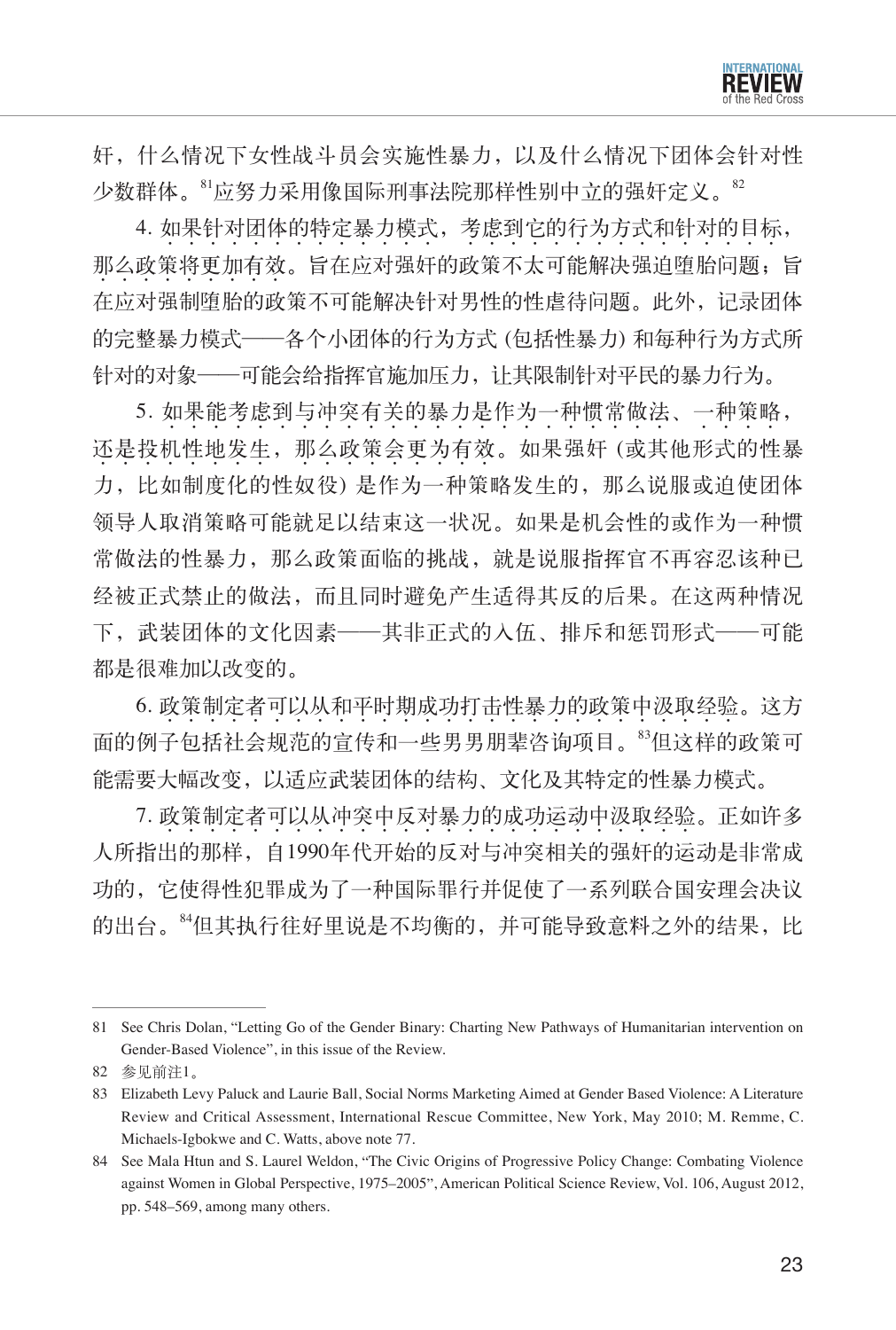如在冲突地区要求妇女必须声称其遭受过强奸才能获得医疗服务。我们又能 够从对其他运动 (如反对地雷、儿童兵和"血钻"运动) 成败得失的分析中汲 取哪些有关政策设计和实施方面的经验教训呢?

8. 政策制定者应该意识到在什么环境下有发生与冲突相关的性暴力的高 风险。晚近研究确定了一些这样的环境,指示性的因素包括绑架入伍或强征  $\cdot$   $\cdot$ 入伍、<sup>85</sup>对被关押者实施酷刑 (往往采取性的形式)、拒绝让红十字国际委员 会代表看望被关押者、<sup>86</sup>在种族暴力中将男性和女性被关押者分离,以及对 部队供应匮乏,特别是当这种匮乏使得士兵不可能拥有家庭的情况下。<sup>87</sup>

9. 战争后的政策制订应当考虑到性暴力增加的风险和变化持续下去的可 能。性暴力可能会在冲突后加剧。"因为禁止它的规范在战争中被削弱了,  $\bullet$ 因为潜在的受害者被他们的社区所拒绝,从而可能进一步受到伤害而又无法 追责,又或者是因为保护性的家庭、宗教和性别网络已经消失。如果一些武 装团体重新组织起来,它们可能会回归其战时的性暴力模式。尽管如此,战 争造成的变化也可能使更平等的性别关系成为可能,比如当妇女在经济中和 在流离失所的社区、受害者协会和政治组织的领导层中扮演了新的角色。<sup>89</sup>

10. 政策制定者应当心其工作所造成的意料之外的后果, <sup>90</sup>包括过于强调 搜集和发布统计数据,而这些数据又不准确或有损受害者的名誉。<sup>91</sup>比如有 一个评估国际起诉对与冲突相关的性暴力程度之影响的项目,在该项目的初

<sup>85</sup> D. K. Cohen, above note 2.

<sup>86</sup> M. Leiby, above note 40.

<sup>87</sup> M. Eriksson Baaz and M. Stern, "Why Do Soldiers Rape?", above note 58.

<sup>88</sup> See D. K. Cohen and R. Nordås, above note 2, p. 425.

<sup>89</sup> Elisabeth Jean Wood, "The Social Processes of Civil War: The Wartime Transformation of Social Networks", Annual Review of Political Science, Vol. 11, pp. 539–561; Rebecca Nielsen, War, Networks, and Women in Politics: Female Secret Societies in Liberia and Sierra Leone, PhD dissertation in progress, Yale University, 2015.

<sup>90</sup> M. Eriksson Baaz and M. Stern, Sexual Violence as a Weapon of War?, above note 58.

<sup>91</sup> Dara Kay Cohen and Amelia Hoover Green, "Dueling Incentives: Sexual Violence in Liberia and the Politics of Human Rights Advocacy", Journal of Peace Research, Vol. 49, No. 3, 2012, pp. 445–458; Françoise Roth, TamyGuberek and Amelia Hoover Green, Using Quantitative Data to Assess Conflict-Related Sexual Violence in Colombia: Challenges and Opportunities, Benetech Human Rights Program and Corporación Punto de Vista, 2011, available at: www.hrdag.org/resources/publications/SVreport\_2011-04-26.pdf.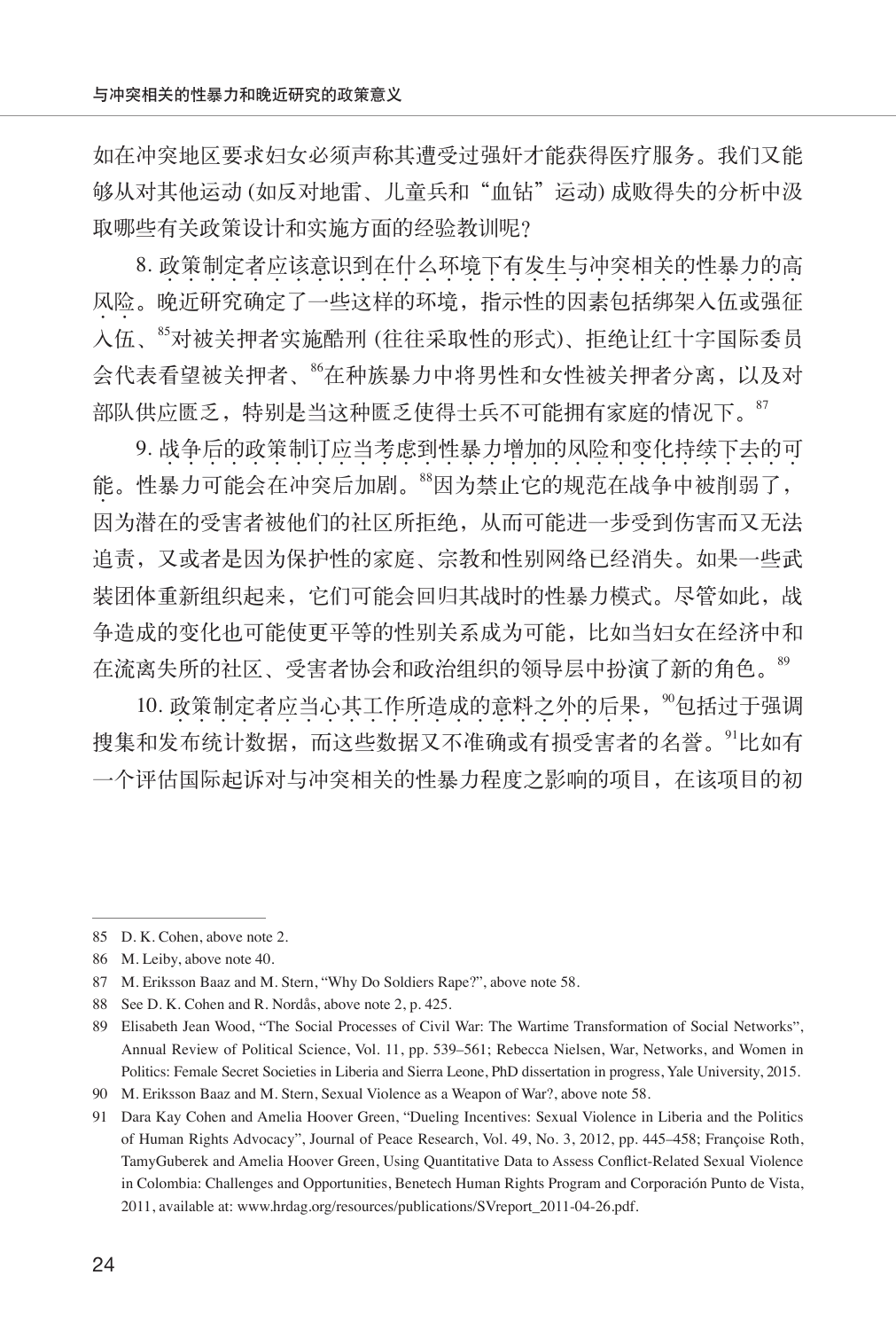

步结果中,迈克尔·布罗希认为,起诉犯罪行为未必有威慑作用,甚至在某 些情况下可能导致与冲突相关的性暴力的增加。92

# 结 论

尽管有以上所总结的进步,但关于与冲突相关的性暴力还有很多我们所 不了解的地方。<sup>93</sup>也许最麻烦的正是下面这个根本性的问题:为什么有时暴 力是与性有关的而有时却并非如此?更确切地说,强奸和性欲之间有什么关 系?这个"难以启齿的话题"<sup>94</sup>仍然是该领域的核心问题。在建构具体模式 的各种表现形式、尤其是强奸时,性别到底有多重要?我们已经看到,泛而 言之的父权概念不能解释我们所看到的武装团体强奸行为的所有差异,但性 别肯定是起到很大作用的。与此相关,在什么情况下酷刑会包括性虐待、性 奴役会体现为强迫婚姻的形式,而暴力的对象除了女孩和女人之外,也包括 大量的男孩和男人?

正如上面所讨论的,许多学者目前重点关注的是武装团体内部的性别社 会建构、性行为和性暴力的成本,以分析其性暴力的模式,包括其具体策略 和特定做法。对于策略和做法这二者的源头,还有很多我们目前尚不了解之 处。如何解释指挥官对不同暴力模式之战略功用、以及执行这些模式之制度 的看法和信念?在大学校园里、年轻人的犯罪团伙中,以及体育俱乐部和监 狱里加重强奸的心理机制和因素,在强奸作为一种惯常行为的武装团体中也 同样起作用吗 (而在强奸不是惯常行为的团体中则并非如此)?意识形态、制 度、策略和实践在何种程度上是独立产生的,而在何种程度上它们是通过对

<sup>92</sup> Michael Broache, The Effects of Prosecutions on Sexual Violence in Armed Conflict during the 'ICC Era,' 2002–2009, paper presented at the Workshop on Sexual Violence and Armed Conflict: New Research Frontiers, Harvard Kennedy School, Harvard University, 2–3 September 2014.

<sup>93</sup> See Maria Eriksson Baaz, Maria Stern and Chris Dolan, Poking Heads Above the Parapet: Theorizing Sexuality and Violence in Conflict-Related Sexual Violence, and Elisabeth Jean Wood, The Policy Implications of Recent Research on Wartime Sexual Violence, papers presented at the Workshop on Sexual Violence and Armed Conflict: New Research Frontiers, Harvard Kennedy School, Harvard University, 2–3 September 2014.

<sup>94</sup> M. Eriksson Baaz and M. Stern, Sexual Violence as a Weapon of War?, above note 58.